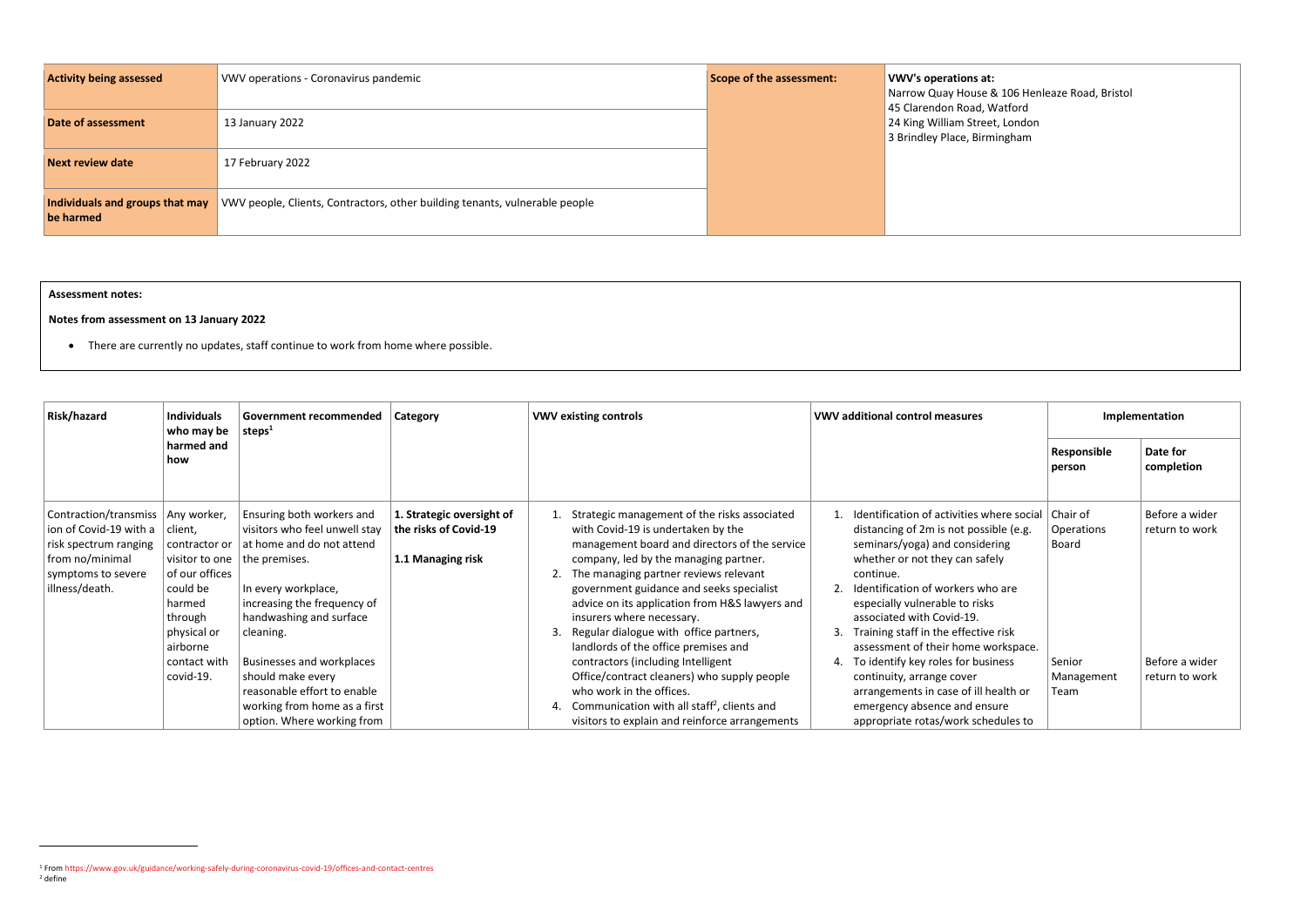| home is not possible,                                       | for the management of Covid-19 (which are in         | keep them apart to minimise |
|-------------------------------------------------------------|------------------------------------------------------|-----------------------------|
| workplaces should make                                      | line with Government guidance).                      | of cross-infection.         |
| every reasonable effort to                                  | Restricted access to offices to those who need<br>5. |                             |
| comply with the social                                      | to attend in order to undertake their work i.e.      |                             |
| distancing guidelines set out                               | (a) staff in roles critical for business and         |                             |
| by the government (2m, or                                   | operational continuity, safe facility                |                             |
| 1m with risk mitigation                                     | management, or regulatory requirements and           |                             |
| where 2m is not viable - you                                | which cannot be performed remotely; and (b)          |                             |
| should consider and set out                                 | staff in critical roles which might be performed     |                             |
| the mitigations you will                                    | remotely, but who are unable to work remotely        |                             |
| introduce in your risk                                      | due to personal or home circumstances, or the        |                             |
| assessments).                                               | unavailability of safe enabling equipment; and       |                             |
|                                                             | for both groups, only if symptom-free and            |                             |
| Where the social distancing                                 | confirm their agreement to the firm's control        |                             |
| guidelines cannot be                                        | measures (as listed in the 'Form to seek             |                             |
| followed in full, in relation to                            | consent to go into an office' (the Form), which      |                             |
| a particular activity,                                      | include ensuring social distancing and hygiene       |                             |
| businesses should consider                                  | arrangements.                                        |                             |
| whether that activity can be                                | 6. Facilitating effective home working for all staff |                             |
| redesigned to maintain a 2m                                 | wherever possible, including the provision of        |                             |
| distance or 1m with risk                                    | equipment, training, advice and support              |                             |
| mitigations where 2m is not                                 | (including mental health support).                   |                             |
| viable.                                                     |                                                      |                             |
|                                                             | 7. Additional premises and operational control       |                             |
| Further mitigating actions                                  | measures for the office as set out below.            |                             |
| include:                                                    |                                                      |                             |
| - further increasing the                                    |                                                      |                             |
| frequency of hand washing                                   |                                                      |                             |
| and surface cleaning                                        |                                                      |                             |
| - keeping the activity time                                 |                                                      |                             |
| involved as short as possible                               |                                                      |                             |
| - using screens or barriers to                              |                                                      |                             |
| separate people from each                                   |                                                      |                             |
| other                                                       |                                                      |                             |
| - using back-to-back or side-                               |                                                      |                             |
| to-side working (rather than                                |                                                      |                             |
| face-to-face) whenever                                      |                                                      |                             |
| possible                                                    |                                                      |                             |
| - reducing the number of                                    |                                                      |                             |
| people each person has                                      |                                                      |                             |
| contact with by using 'fixed                                |                                                      |                             |
| teams or partnering' (so                                    |                                                      |                             |
| each person works with only                                 |                                                      |                             |
| a few others)                                               |                                                      |                             |
|                                                             |                                                      |                             |
| Where the social distancing<br>guidelines cannot be         |                                                      |                             |
| followed in full, even                                      |                                                      |                             |
| through re-designing a                                      |                                                      |                             |
| particular activity,                                        |                                                      |                             |
| businesses should consider                                  |                                                      |                             |
|                                                             |                                                      |                             |
| whether that activity needs<br>to continue for the business |                                                      |                             |
|                                                             |                                                      |                             |
| to operate, and if so, take all                             |                                                      |                             |

| imise the risk |  |
|----------------|--|
|                |  |
|                |  |
|                |  |
|                |  |
|                |  |
|                |  |
|                |  |
|                |  |
|                |  |
|                |  |
|                |  |
|                |  |
|                |  |
|                |  |
|                |  |
|                |  |
|                |  |
|                |  |
|                |  |
|                |  |
|                |  |
|                |  |
|                |  |
|                |  |
|                |  |
|                |  |
|                |  |
|                |  |
|                |  |
|                |  |
|                |  |
|                |  |
|                |  |
|                |  |
|                |  |
|                |  |
|                |  |
|                |  |
|                |  |
|                |  |
|                |  |
|                |  |
|                |  |
|                |  |
|                |  |
|                |  |
|                |  |
|                |  |
|                |  |
|                |  |
|                |  |
|                |  |
|                |  |
|                |  |
|                |  |
|                |  |
|                |  |
|                |  |
|                |  |
|                |  |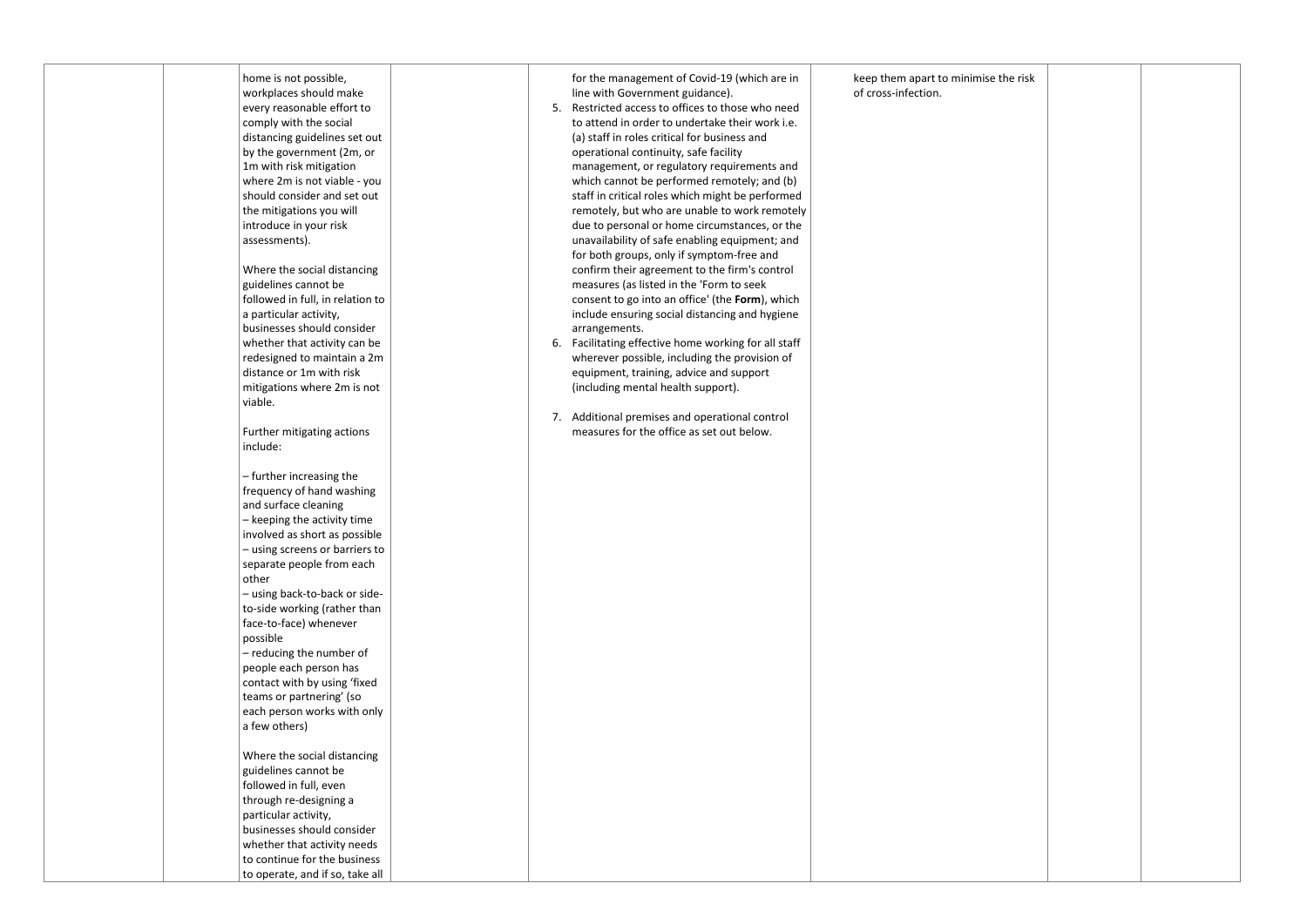| Contraction/transmiss   See above -                                                                                                                                                                                       | the mitigating actions<br>possible to reduce the risk of<br>transmission between their<br>staff.<br>You should ensure that steps<br>are taken to avoid people<br>needing to unduly raise their<br>voices to each other. This<br>includes, but is not limited<br>to, refraining from playing<br>music or broadcasts that<br>may encourage shouting,<br>including if played at a<br>volume that makes normal<br>conversation difficult. This is<br>because of the potential for<br>increased risk of<br>transmission, particularly<br>from aerosol transmission.<br>We will develop further<br>guidance, based on scientific<br>evidence, to enable these<br>activities as soon as possible.<br>Finally, if people must work<br>face-to-face for a sustained<br>period with more than a<br>small group of fixed<br>partners, then you will need<br>to assess whether the<br>activity can safely go ahead.<br>No one is obliged to work in<br>an unsafe work<br>environment.<br>In your assessment you<br>should have particular<br>regard to whether the<br>people doing the work are<br>especially vulnerable to<br>COVID-19. | 1. Strategic oversight of                                    | 1. Consultation on the draft risk assessment (with                                                                                                                                                                        | Prominent display of 'Staying Covid19<br>1.                                                                                                                                                                                | Intelligent Office<br>Before a wider                    |
|---------------------------------------------------------------------------------------------------------------------------------------------------------------------------------------------------------------------------|------------------------------------------------------------------------------------------------------------------------------------------------------------------------------------------------------------------------------------------------------------------------------------------------------------------------------------------------------------------------------------------------------------------------------------------------------------------------------------------------------------------------------------------------------------------------------------------------------------------------------------------------------------------------------------------------------------------------------------------------------------------------------------------------------------------------------------------------------------------------------------------------------------------------------------------------------------------------------------------------------------------------------------------------------------------------------------------------------------------------------|--------------------------------------------------------------|---------------------------------------------------------------------------------------------------------------------------------------------------------------------------------------------------------------------------|----------------------------------------------------------------------------------------------------------------------------------------------------------------------------------------------------------------------------|---------------------------------------------------------|
| ion of Covid-19 with a $ $ any<br>individual<br>risk spectrum ranging<br>could be<br>from no/minimal<br>harmed<br>symptoms to severe<br>illness/death.<br>through<br>physical or<br>airborne<br>contact with<br>covid-19. |                                                                                                                                                                                                                                                                                                                                                                                                                                                                                                                                                                                                                                                                                                                                                                                                                                                                                                                                                                                                                                                                                                                              | the risks of Covid-19<br>1.2 Sharing your risk<br>assessment | Ops Board and SMT).<br>2. Ongoing communications with stakeholders<br>about the arrangements and encouraging<br>feedback on their effectiveness via staff survey<br>and regular dialogue with line<br>managers/directors. | secure in 2020' notice in the offices.<br>2. Consultation on the risk assessment<br>with the Consultation and Information<br>group.<br>Publication of the risk assessment to<br>3.<br>all staff and on the firm's website. | return to work<br>Director of HR<br>Managing<br>Partner |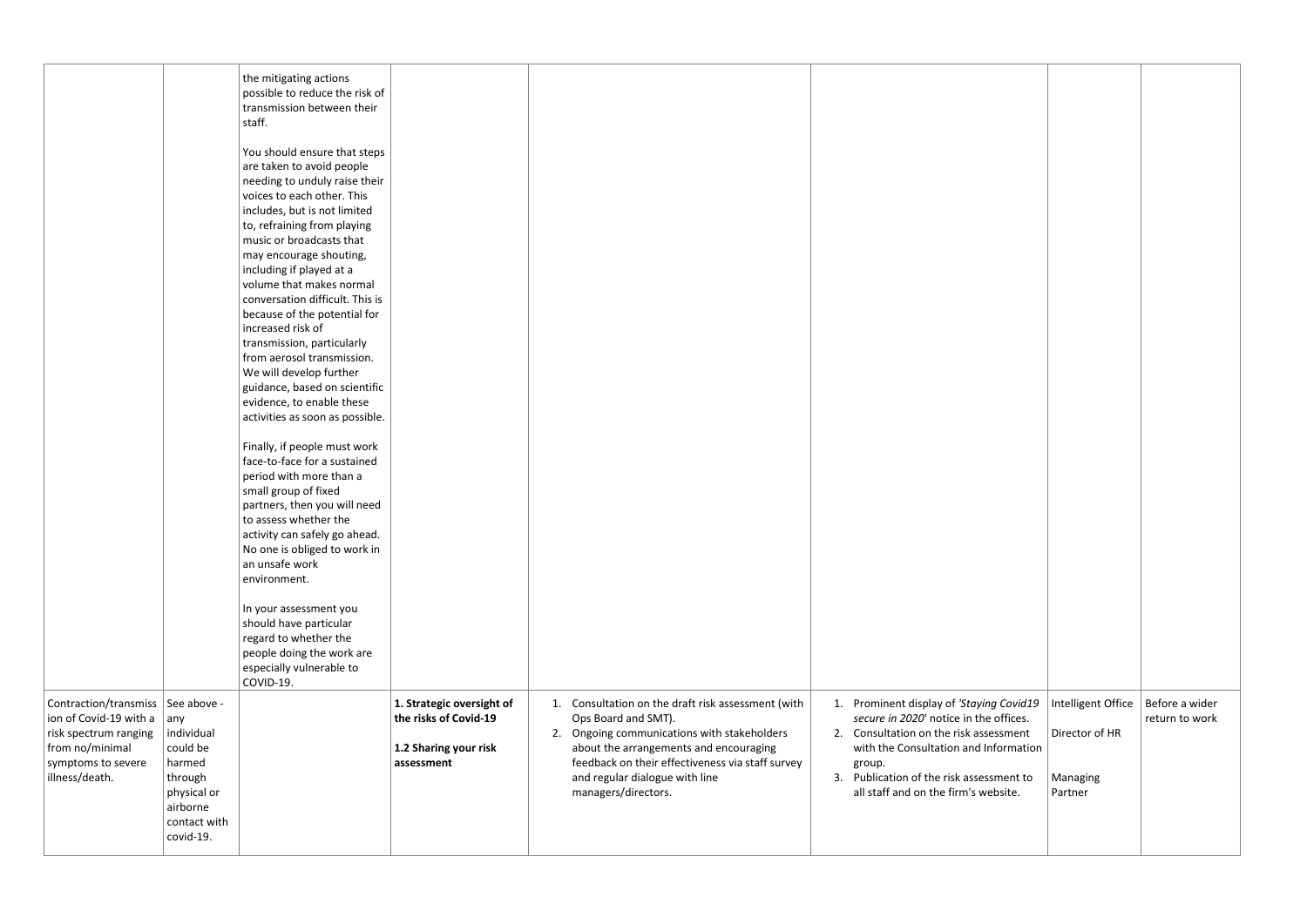| Providing support for<br>workers around mental<br>health and wellbeing. This<br>could include advice or<br>telephone support.<br>See current guidance for<br>advice on who is in the<br>clinically extremely<br>vulnerable and clinically<br>vulnerable groups.                                             | 2. Who should go to<br>work?<br>2.1 Protecting people<br>who are at higher risk | 1. Access is currently restricted to all offices to<br>people who need to attend in order to<br>To communicate the information in<br>undertake their work (as set out above).<br>the Form and seek declarations in the<br>2. No one who is clinically vulnerable (CV) or<br>terms set out from all staff returning.<br>clinically extremely vulnerable (CEV) (as<br>2. HR maintaining a list of those people<br>defined in the Government Guidance) should<br>who are CV or CEV (as defined), those<br>be required to attend an office.<br>who are otherwise vulnerable and/or<br>3. Anyone who shares a household with anyone<br>who share a household with someone<br>who is CV or CEV, is asked to declare that in the<br>who is, so that individual assessments<br>Form, that so that consideration can be given<br>and additional control measures can<br>as to additional control measures which may<br>be considered for them.<br>be appropriate.<br>4. Monitoring staff wellbeing through staff survey<br>and discussions with department heads/line<br>managers.<br>5. Encouragement of staff to take holiday and<br>regular breaks from work. | Director of HR<br>Director of HR                                      | Ongoing<br>Ongoing            |
|-------------------------------------------------------------------------------------------------------------------------------------------------------------------------------------------------------------------------------------------------------------------------------------------------------------|---------------------------------------------------------------------------------|---------------------------------------------------------------------------------------------------------------------------------------------------------------------------------------------------------------------------------------------------------------------------------------------------------------------------------------------------------------------------------------------------------------------------------------------------------------------------------------------------------------------------------------------------------------------------------------------------------------------------------------------------------------------------------------------------------------------------------------------------------------------------------------------------------------------------------------------------------------------------------------------------------------------------------------------------------------------------------------------------------------------------------------------------------------------------------------------------------------------------------------------------------|-----------------------------------------------------------------------|-------------------------------|
| Enabling workers to work<br>from home while self-<br>isolating if appropriate.<br>See current guidance for<br>employees and employers<br>relating to statutory sick pay<br>due to COVID-19.<br>See current guidance for<br>people who have symptoms<br>and those who live with<br>others who have symptoms. | 2. Who should go to work<br>2.2 People who need to<br>self-isolate              | 1. Staff are required to stay away from the offices<br>1. Instructing staff, clients, contractors<br>and to self-isolate where appropriate in<br>and other visitors not to attend the<br>accordance with Government Guidance.<br>offices if they are unwell and to<br>2. Those who are self-isolating should work from<br>comply with Government Guidance on<br>home where possible and are supported to do<br>self-isolation.<br>2. Introducing a prior authority process<br>SO.<br>Pay/SSP arrangements where WFH not<br>for staff who wish to work remotely<br>3.<br>outside England?<br>possible?<br>3. Providing staff with guidance on<br>issues to consider when booking<br>holiday or working from abroad?                                                                                                                                                                                                                                                                                                                                                                                                                                      | Senior<br>Management<br>Team<br>Managing<br>Partner<br>Director of HR | Ongoing<br>Ongoing<br>Ongoing |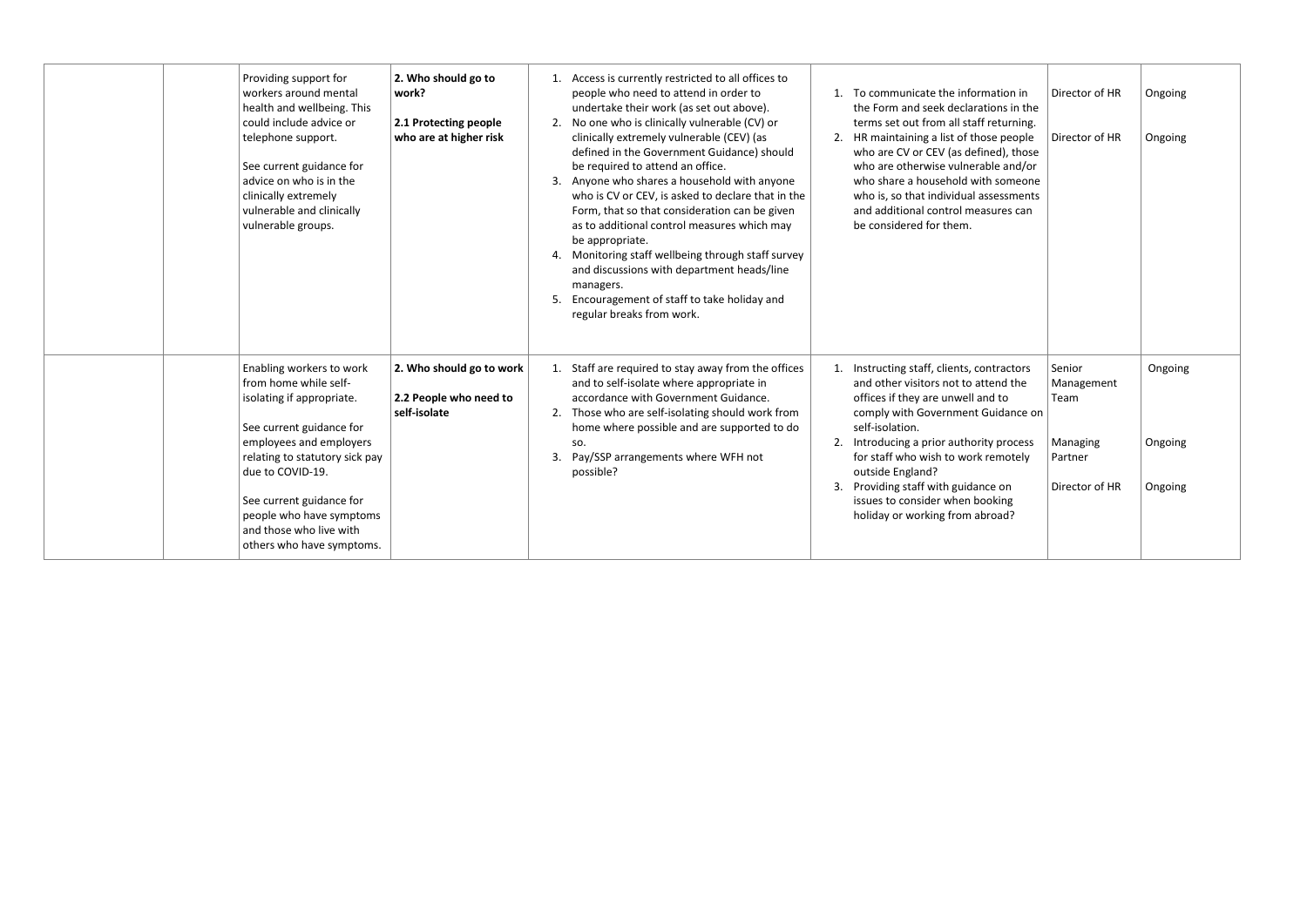| Contraction/transmiss   See above -<br>ion of Covid-19 with a<br>risk spectrum ranging<br>from no/minimal<br>symptoms to severe<br>illness/death. | any<br>individual<br>could be<br>harmed<br>through<br>physical or<br>airborne<br>contact with<br>covid-19. | Understanding and taking<br>into account the particular<br>circumstances of those with<br>protected characteristics.<br>Involving and<br>communicating<br>appropriately with workers<br>whose protected<br>characteristics might either<br>expose them to a different<br>degree of risk, or might<br>make any measures you are<br>considering implementing<br>inappropriate or challenging<br>for them.<br>Considering whether you<br>need to put in place any<br>particular measures or<br>adjustments to take account<br>of your duties under the<br>equalities legislation.<br>Making reasonable<br>adjustments to avoid<br>disabled workers being put<br>at a disadvantage, and<br>assessing the health and<br>safety risks for new or<br>expectant mothers.<br>Making sure that the steps<br>you take do not have an<br>unjustifiable negative impact<br>on some groups compared<br>to others, for example, those | 2. Who should go to work<br>2.3 Equality in the<br>workplace | 1. HR maintaining a list of those who are $\vert$ Director of HR<br>CV/CEV/disabled within the meaning<br>of the Equality Act/new and expectant<br>mothers so that appropriate<br>arrangements can be made for their<br>safety, ensuring that everyone is<br>treated fairly and that those with a<br>protected characteristic are not<br>exposed to any detriment.<br>2. To ensure that these considerations<br>are reflected in individual risk<br>assessments. | Director of HR | Ongoing<br>Ongoing |
|---------------------------------------------------------------------------------------------------------------------------------------------------|------------------------------------------------------------------------------------------------------------|------------------------------------------------------------------------------------------------------------------------------------------------------------------------------------------------------------------------------------------------------------------------------------------------------------------------------------------------------------------------------------------------------------------------------------------------------------------------------------------------------------------------------------------------------------------------------------------------------------------------------------------------------------------------------------------------------------------------------------------------------------------------------------------------------------------------------------------------------------------------------------------------------------------------|--------------------------------------------------------------|------------------------------------------------------------------------------------------------------------------------------------------------------------------------------------------------------------------------------------------------------------------------------------------------------------------------------------------------------------------------------------------------------------------------------------------------------------------|----------------|--------------------|
|                                                                                                                                                   |                                                                                                            | with caring responsibilities<br>or those with religious                                                                                                                                                                                                                                                                                                                                                                                                                                                                                                                                                                                                                                                                                                                                                                                                                                                                |                                                              |                                                                                                                                                                                                                                                                                                                                                                                                                                                                  |                |                    |
|                                                                                                                                                   |                                                                                                            | commitments.                                                                                                                                                                                                                                                                                                                                                                                                                                                                                                                                                                                                                                                                                                                                                                                                                                                                                                           |                                                              |                                                                                                                                                                                                                                                                                                                                                                                                                                                                  |                |                    |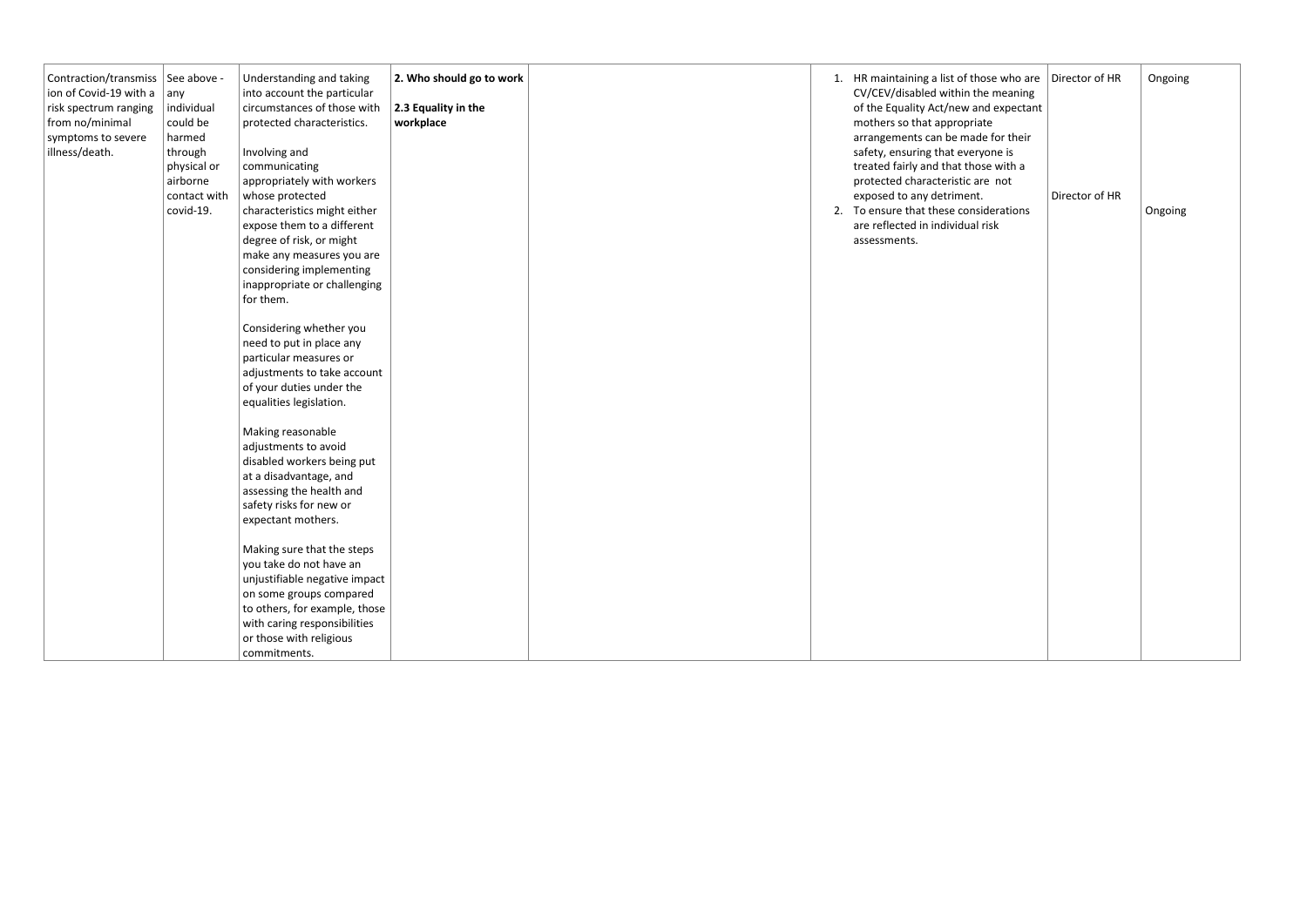| Staggering arrival and<br>departure times at work to<br>reduce crowding into and<br>out of the workplace, taking<br>account of the impact on<br>those with protected<br>characteristics.<br>Reducing congestion, for<br>example, by having more<br>entry points to the<br>workplace.<br>Providing more storage for<br>workers for clothes and<br>bags.<br>Using markings and<br>introducing one-way flow at<br>entry and exit points.<br>Providing handwashing<br>facilities, or hand sanitiser<br>where not possible, at entry<br>and exit points and not using<br>touch-based security devices<br>such as keypads where<br>possible.<br>Maintaining use of security<br>access devices, such as<br>keypads or passes, and<br>adjusting processes at<br>entry/exit points to reduce<br>risk of transmission. For<br>example, cleaning pass<br>readers regularly and asking<br>staff to hold their passes<br>next to pass readers rather<br>than touching them. | 3. Social distancing for<br>workers<br>3.1 Coming to work and<br>leaving work | 1. Advance communications about travel and<br>access arrangements.<br>2. All staff are required to follow Government<br>Guidance regarding their travel to the offices.<br>They should walk/cycle or drive to the office,<br>avoid public transport where possible and<br>wear face coverings if they must use it.<br>Providing hand sanitiser at entry and exit<br>3.<br>points. | 1. Minimising the number of people<br>outside the household or support<br>bubble, from travelling together in<br>any one vehicle by using fixed travel<br>partners, increasing ventilation when<br>possible and avoiding sitting face-to-<br>face.<br>2.<br>Regular appraisal to review the<br>adequacy of parking and<br>lockers/storage facilities to facilitate<br>safer travel to work.<br>3.<br>Designated entrances and exits and<br>clear one way arrangements to the<br>offices where necessary to support<br>social distancing.<br>Screens in place in all receptions and<br>4.<br>ongoing appraisal of face<br>masks/coverings for reception and<br>public-facing workers.<br>Management of clients, contractors<br>5.<br>and other visitors to the offices to<br>stagger arrival and departure times<br>and ensure clarity of behavioural<br>expectations in light of Covid-19. |
|----------------------------------------------------------------------------------------------------------------------------------------------------------------------------------------------------------------------------------------------------------------------------------------------------------------------------------------------------------------------------------------------------------------------------------------------------------------------------------------------------------------------------------------------------------------------------------------------------------------------------------------------------------------------------------------------------------------------------------------------------------------------------------------------------------------------------------------------------------------------------------------------------------------------------------------------------------------|-------------------------------------------------------------------------------|-----------------------------------------------------------------------------------------------------------------------------------------------------------------------------------------------------------------------------------------------------------------------------------------------------------------------------------------------------------------------------------|--------------------------------------------------------------------------------------------------------------------------------------------------------------------------------------------------------------------------------------------------------------------------------------------------------------------------------------------------------------------------------------------------------------------------------------------------------------------------------------------------------------------------------------------------------------------------------------------------------------------------------------------------------------------------------------------------------------------------------------------------------------------------------------------------------------------------------------------------------------------------------------------|
|----------------------------------------------------------------------------------------------------------------------------------------------------------------------------------------------------------------------------------------------------------------------------------------------------------------------------------------------------------------------------------------------------------------------------------------------------------------------------------------------------------------------------------------------------------------------------------------------------------------------------------------------------------------------------------------------------------------------------------------------------------------------------------------------------------------------------------------------------------------------------------------------------------------------------------------------------------------|-------------------------------------------------------------------------------|-----------------------------------------------------------------------------------------------------------------------------------------------------------------------------------------------------------------------------------------------------------------------------------------------------------------------------------------------------------------------------------|--------------------------------------------------------------------------------------------------------------------------------------------------------------------------------------------------------------------------------------------------------------------------------------------------------------------------------------------------------------------------------------------------------------------------------------------------------------------------------------------------------------------------------------------------------------------------------------------------------------------------------------------------------------------------------------------------------------------------------------------------------------------------------------------------------------------------------------------------------------------------------------------|

| eople<br>ipport<br>ther in<br>ed travel<br>ion when<br>g face-to- | Chair of<br>Operations<br>Board +<br>Intelligent Office | Ongoing |
|-------------------------------------------------------------------|---------------------------------------------------------|---------|
| the                                                               |                                                         |         |
| facilitate                                                        |                                                         |         |
| xits and<br>s to the<br>support                                   |                                                         |         |
| tions and                                                         |                                                         |         |
| on and                                                            |                                                         |         |
| tractors<br>ices to<br>e times<br>oural<br>d-19.                  |                                                         |         |
|                                                                   |                                                         |         |
|                                                                   |                                                         |         |
|                                                                   |                                                         |         |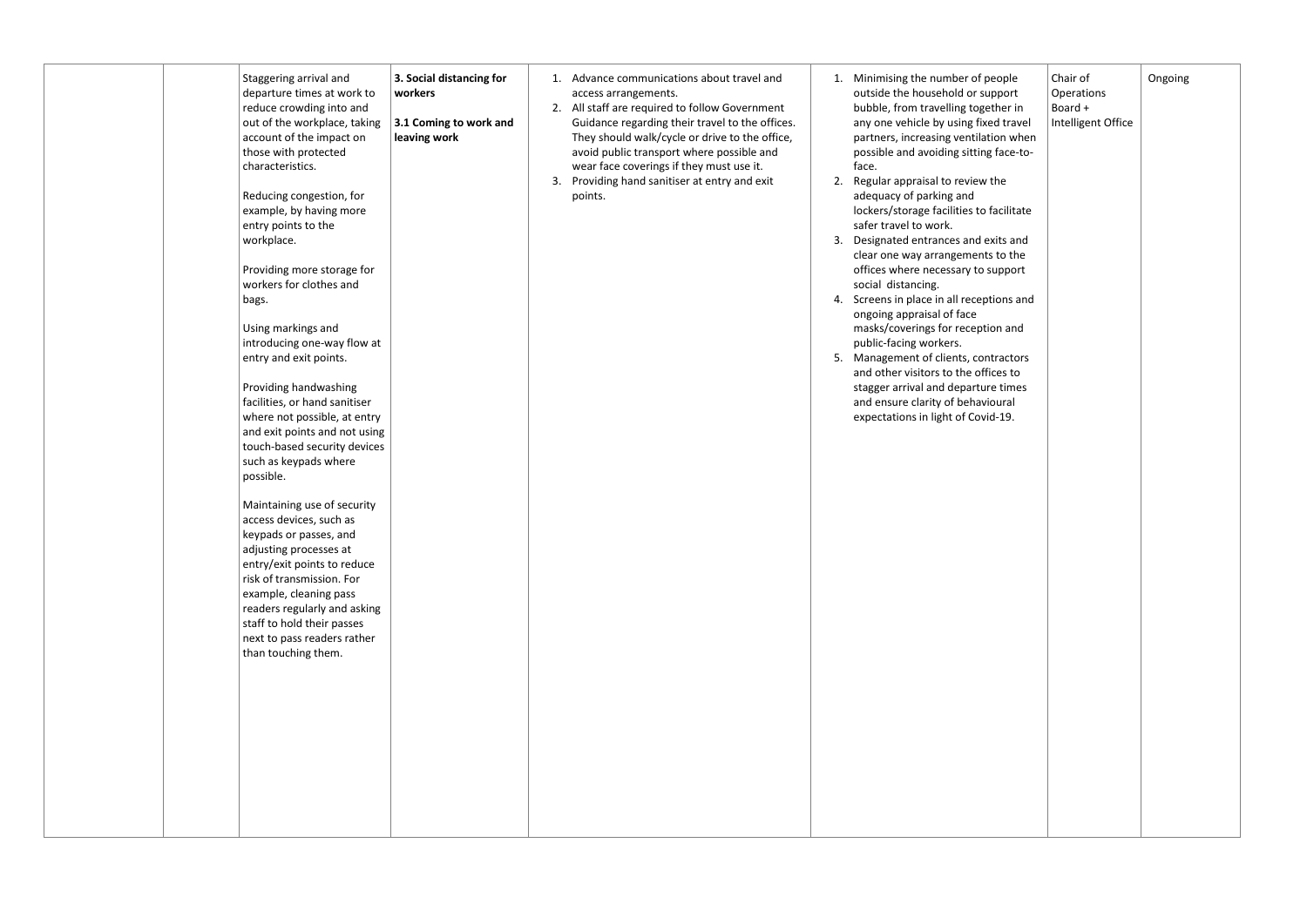| Reducing movement by<br>discouraging non-essential<br>trips within buildings and<br>sites, for example, restricting $\vert$ 3.2 Moving around<br>access to some areas,<br>encouraging use of radios or<br>telephones or other<br>electronic devices, where<br>permitted, and cleaning<br>them between use.<br>Restricting access between<br>different areas of a building<br>or site.<br>Reducing job and location<br>rotation. | 3. Social distancing for<br>workers<br>buildings and worksites | VWV offices.<br>to support social distancing. | 1. Social distancing rules are applied in all areas of<br>2. Additional administrative controls are in place | 3. | 1. Assessing maximum occupancy levels<br>in the offices and a system for booking $\log$ Operations<br>attendance/workstations and<br>monitoring compliance.<br>2. Introduction of one way systems in<br>offices as appropriate to maintain<br>social distancing, especially in high<br>traffic areas.<br>Discouraging unnecessary trips within<br>the offices and between them; and<br>restricting staff access to areas other<br>than the designated work area where<br>practicable to do so.<br>4. New signage to encourage social<br>distancing and regular hand washing. | Chair of<br>Board +<br>Intelligent Office | Ongoing |
|---------------------------------------------------------------------------------------------------------------------------------------------------------------------------------------------------------------------------------------------------------------------------------------------------------------------------------------------------------------------------------------------------------------------------------|----------------------------------------------------------------|-----------------------------------------------|--------------------------------------------------------------------------------------------------------------|----|------------------------------------------------------------------------------------------------------------------------------------------------------------------------------------------------------------------------------------------------------------------------------------------------------------------------------------------------------------------------------------------------------------------------------------------------------------------------------------------------------------------------------------------------------------------------------|-------------------------------------------|---------|
| Introducing more one-way<br>flow through buildings.                                                                                                                                                                                                                                                                                                                                                                             |                                                                |                                               |                                                                                                              |    |                                                                                                                                                                                                                                                                                                                                                                                                                                                                                                                                                                              |                                           |         |
| Reducing maximum<br>occupancy for lifts, providing<br>hand sanitiser for the<br>operation of lifts and<br>encouraging use of stairs<br>wherever possible.                                                                                                                                                                                                                                                                       |                                                                |                                               |                                                                                                              |    |                                                                                                                                                                                                                                                                                                                                                                                                                                                                                                                                                                              |                                           |         |
| Making sure that people<br>with disabilities are able to<br>access lifts.                                                                                                                                                                                                                                                                                                                                                       |                                                                |                                               |                                                                                                              |    |                                                                                                                                                                                                                                                                                                                                                                                                                                                                                                                                                                              |                                           |         |
| Managing use of high traffic<br>areas including corridors,<br>lifts turnstiles and walkways<br>to maintain social distancing.                                                                                                                                                                                                                                                                                                   |                                                                |                                               |                                                                                                              |    |                                                                                                                                                                                                                                                                                                                                                                                                                                                                                                                                                                              |                                           |         |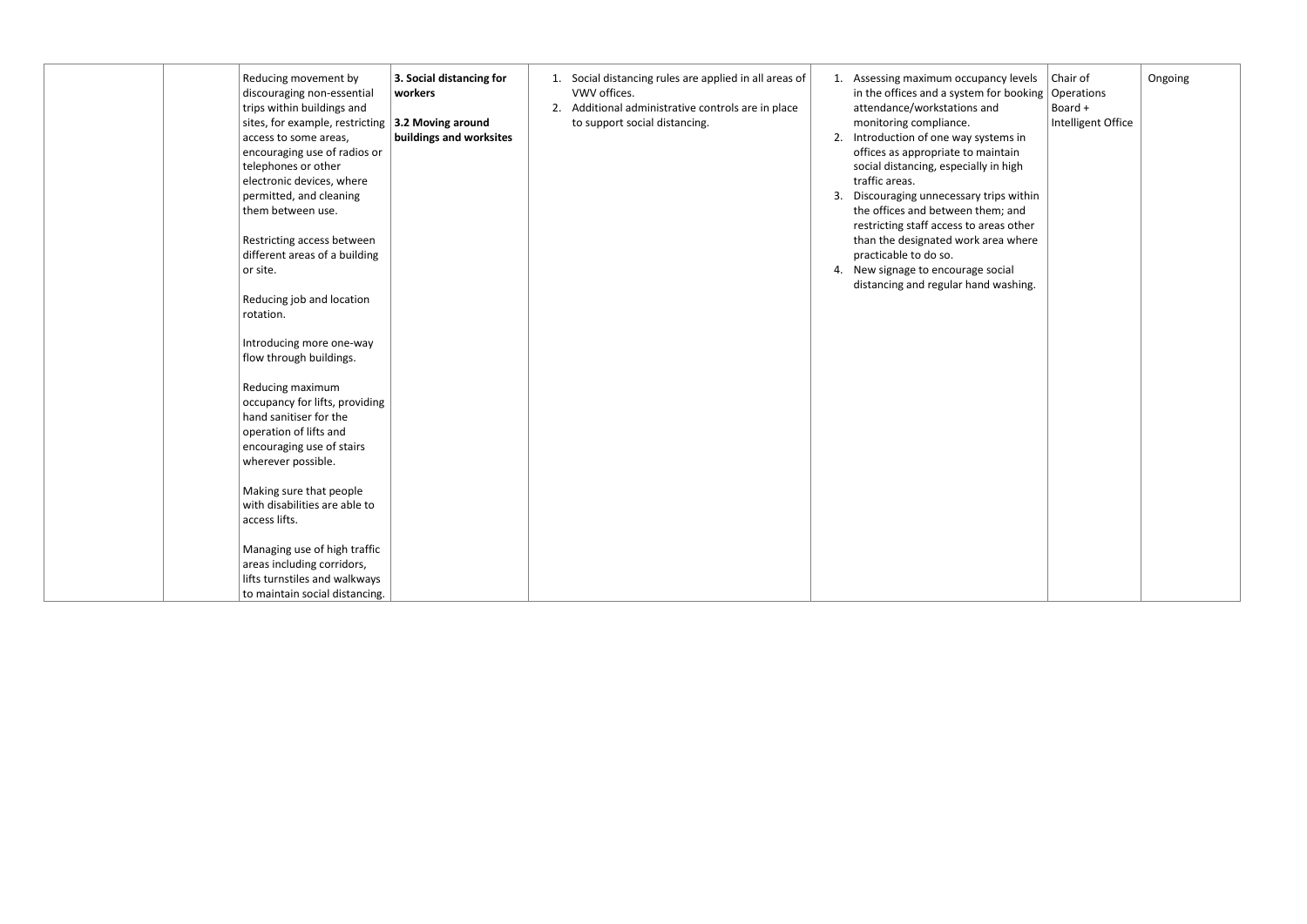| Contraction/transmiss   See above -<br>ion of Covid-19 with a<br>risk spectrum ranging<br>from no/minimal<br>symptoms to severe<br>illness/death. | $ $ any<br>individual<br>could be<br>harmed<br>through<br>physical or<br>airborne<br>contact with<br>covid-19. | Review layouts and<br>processes to allow people to<br>work further apart from<br>each other.<br>Using floor tape or paint to<br>mark areas to help people<br>comply with social distancing<br>(2m, or 1m with risk<br>mitigation where 2m is not<br>viable).<br>Only where it is not possible<br>to move workstations<br>further apart, arranging<br>people to work side by side<br>or facing away from each<br>other rather than face-to-<br>face. | 3. Social distancing for<br>workers<br>3.3 Workplaces and<br>workstations | 3. | contact. | 1. Re-configured seating, desks and other<br>workstations for staff in the offices to facilitate<br>social distancing and minimise face to face<br>2. Encouraged staff to bring their own<br>refreshments with them in sealed containers.<br>Decommission shared cupboards, shelving and<br>lockers for personal use and store personal<br>items at workstations instead. |  | 1. Assess maximum occupation levels of<br>each work area to facilitate effective<br>social distancing.<br>2. Reconfigure remaining workplaces<br>and workstations.<br>3. Appraisal of the use of Condeco to<br>facilitate desk and room bookings to<br>support the management of<br>occupancy levels across offices.<br>Ensure that workstations have all<br>equipment necessary and floor<br>support is available to minimise traffic<br>between floors | Chair of<br>Operations<br>Board + Senior<br>Management<br>Team | Ongoing |
|---------------------------------------------------------------------------------------------------------------------------------------------------|----------------------------------------------------------------------------------------------------------------|-----------------------------------------------------------------------------------------------------------------------------------------------------------------------------------------------------------------------------------------------------------------------------------------------------------------------------------------------------------------------------------------------------------------------------------------------------|---------------------------------------------------------------------------|----|----------|---------------------------------------------------------------------------------------------------------------------------------------------------------------------------------------------------------------------------------------------------------------------------------------------------------------------------------------------------------------------------|--|----------------------------------------------------------------------------------------------------------------------------------------------------------------------------------------------------------------------------------------------------------------------------------------------------------------------------------------------------------------------------------------------------------------------------------------------------------|----------------------------------------------------------------|---------|
|                                                                                                                                                   |                                                                                                                | Only where it is not possible<br>to move workstations<br>further apart, using screens<br>to separate people from<br>each other.<br>Managing occupancy levels                                                                                                                                                                                                                                                                                        |                                                                           |    |          |                                                                                                                                                                                                                                                                                                                                                                           |  |                                                                                                                                                                                                                                                                                                                                                                                                                                                          |                                                                |         |
|                                                                                                                                                   |                                                                                                                | to enable social distancing.<br>Avoiding use of hot desks<br>and spaces and, where not<br>possible, for example, call<br>centres or training facilities,<br>cleaning and sanitising<br>workstations between<br>different occupants including<br>shared equipment.                                                                                                                                                                                   |                                                                           |    |          |                                                                                                                                                                                                                                                                                                                                                                           |  |                                                                                                                                                                                                                                                                                                                                                                                                                                                          |                                                                |         |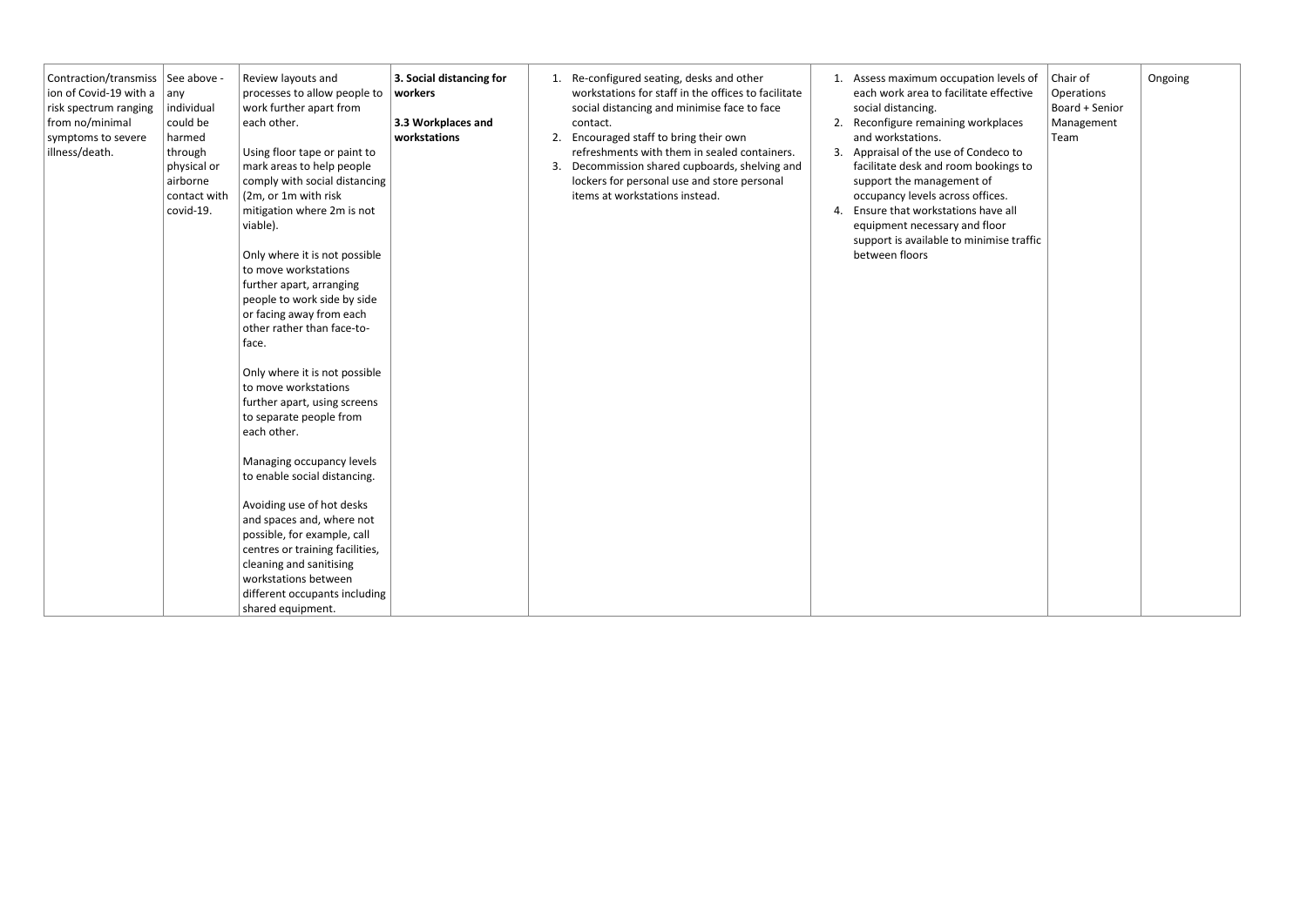|                                                                                                                                       |                                                                                                                           | Using remote working tools<br>to avoid in-person meetings.<br>Only absolutely necessary<br>participants should<br>physically attend meetings<br>and should maintain social<br>distancing (2m, or 1m with<br>risk mitigation where 2m is<br>not viable).<br>Avoiding transmission during<br>meetings, for example<br>avoiding sharing pens,<br>documents and other<br>objects.<br>Providing hand sanitiser in<br>meeting rooms.<br>Holding meetings outdoors<br>or in well-ventilated rooms<br>whenever possible.<br>For areas where regular<br>meetings take place, using<br>floor signage to help people<br>maintain social distancing. | 3. Social distancing for<br>workers<br>3.4 Meetings     |          | Remote working tools have been enhanced to<br>provide stable video and telephone<br>conferencing facilities and electronic signing<br>arrangements to minimise the need for<br>meetings in person.<br>2. Meetings in person are discouraged and not<br>permitted where social distancing is not<br>possible (whether on or off site).                                                                                                                                                                                        |          | 3. Where meetings are required:<br>a. Attendees in person will be<br>minimised to those who need<br>to attend;<br>Social distancing should be<br>b.<br>maintained and handshakes<br>or other physical contact<br>avoided.<br>Meetings should take place<br>c.<br>outside or in spacious areas,<br>where possible.<br>Small meeting rooms where<br>d.<br>social distancing not possible<br>not to be used by more than<br>one person.<br>e. All attendees to use hand<br>sanitiser before and after the<br>meeting.<br>The shared use or<br>f.<br>transmission of equipment,<br>and stationery should be<br>avoided.<br>Signage to encourage social<br>g.<br>distancing to be introduced in<br>meeting rooms.<br>Sanitiser, antibacterial wipes,<br>h.<br>tissues and lidded bins to be<br>provided in each meeting<br>room.<br>Refreshments dispensed with. |
|---------------------------------------------------------------------------------------------------------------------------------------|---------------------------------------------------------------------------------------------------------------------------|------------------------------------------------------------------------------------------------------------------------------------------------------------------------------------------------------------------------------------------------------------------------------------------------------------------------------------------------------------------------------------------------------------------------------------------------------------------------------------------------------------------------------------------------------------------------------------------------------------------------------------------|---------------------------------------------------------|----------|------------------------------------------------------------------------------------------------------------------------------------------------------------------------------------------------------------------------------------------------------------------------------------------------------------------------------------------------------------------------------------------------------------------------------------------------------------------------------------------------------------------------------|----------|-------------------------------------------------------------------------------------------------------------------------------------------------------------------------------------------------------------------------------------------------------------------------------------------------------------------------------------------------------------------------------------------------------------------------------------------------------------------------------------------------------------------------------------------------------------------------------------------------------------------------------------------------------------------------------------------------------------------------------------------------------------------------------------------------------------------------------------------------------------|
| Contraction/transmiss  <br>ion of Covid-19 with a<br>risk spectrum ranging<br>from no/minimal<br>symptoms to severe<br>illness/death. | See above -<br>any<br>individual<br>could be<br>harmed<br>through<br>physical or<br>airborne<br>contact with<br>covid-19. | Working collaboratively with<br>landlords and other tenants<br>in multi-tenant<br>sites/buildings to ensure<br>consistency across common<br>areas, for example,<br>receptions, staircases.<br>Staggering break times to<br>reduce pressure on the staff<br>break rooms or places to eat<br>and ensuring social<br>distancing is maintained in<br>staff break rooms.<br>Using safe outside areas for<br>breaks.<br>Creating additional space by<br>using other parts of the<br>workplace or building that<br>have been freed up by                                                                                                        | 3. Social distancing for<br>workers<br>3.5 Common areas | 1.<br>3. | Identification of common areas in each office<br>(e.g.<br>reception/stairs/lifts/showers/lockers/toilets/g<br>ardens/car parks and bike stores) and<br>consultation with landlords and other tenants<br>as to their use.<br>2. Consultation about appropriate control<br>measures with landlords, other tenants and<br>contractors in order, wherever possible, to<br>ensure consistency and clarity of<br>arrangements.<br>Decommissioning of sinks/toilets to facilitate<br>social distancing and signage to explain this. | 1.<br>3. | Regulating use of common areas to<br>reduce concurrent usage and facilitate<br>social distancing.<br>Communications with staff and other<br>visitors about changes to usual use of<br>the common areas.<br>Introduction of signage to<br>communicate the new arrangements.                                                                                                                                                                                                                                                                                                                                                                                                                                                                                                                                                                                  |

| ed:<br>n will be<br>who need        | Chair of<br>Operations<br>Board +<br>Intelligent Office               | Ongoing |
|-------------------------------------|-----------------------------------------------------------------------|---------|
| ould be<br>dshakes<br>ntact         |                                                                       |         |
| ke place<br>us areas,               |                                                                       |         |
| าร where<br>t possible<br>nore than |                                                                       |         |
| hand<br>d after the                 |                                                                       |         |
| ipment,<br>ıld be                   |                                                                       |         |
| ge social<br>roduced in             |                                                                       |         |
| rial wipes,<br>ins to be<br>eeting  |                                                                       |         |
| nsed with.                          |                                                                       |         |
| areas to                            | Chair of<br>$\mathsf{Id}$ facilitate $\mathsf{I}$ Operations<br>Board | Ongoing |
| and other<br>ual use of             | Managing<br>Partner                                                   |         |
| ngements.                           | Chair of<br>Operations<br><b>Board</b>                                |         |
|                                     |                                                                       |         |
|                                     |                                                                       |         |
|                                     |                                                                       |         |
|                                     |                                                                       |         |
|                                     |                                                                       |         |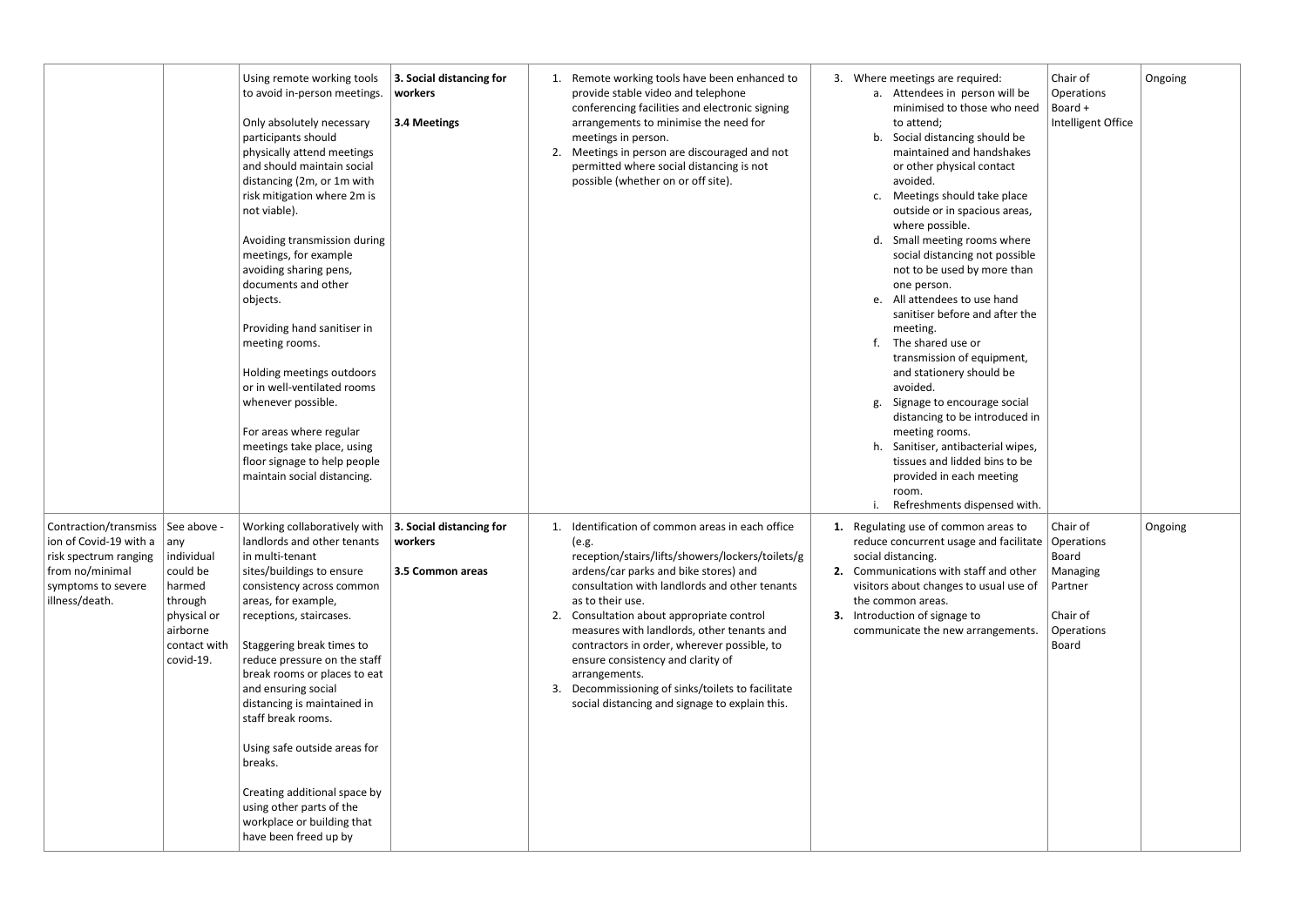|                                                                                                                                                   |                                                                                                                | remote working.                                                                                                                    |                                                                        |                                                                                                                                                                                                                                                                                                                                                                                                                                                     |                                                                                                                                                                                                                                                                                                                                                                                                                                                                                                                                                                                    |         |
|---------------------------------------------------------------------------------------------------------------------------------------------------|----------------------------------------------------------------------------------------------------------------|------------------------------------------------------------------------------------------------------------------------------------|------------------------------------------------------------------------|-----------------------------------------------------------------------------------------------------------------------------------------------------------------------------------------------------------------------------------------------------------------------------------------------------------------------------------------------------------------------------------------------------------------------------------------------------|------------------------------------------------------------------------------------------------------------------------------------------------------------------------------------------------------------------------------------------------------------------------------------------------------------------------------------------------------------------------------------------------------------------------------------------------------------------------------------------------------------------------------------------------------------------------------------|---------|
|                                                                                                                                                   |                                                                                                                | Installing screens to protect<br>staff in receptions or similar<br>areas.                                                          |                                                                        |                                                                                                                                                                                                                                                                                                                                                                                                                                                     |                                                                                                                                                                                                                                                                                                                                                                                                                                                                                                                                                                                    |         |
|                                                                                                                                                   |                                                                                                                | Providing packaged meals or<br>similar to avoid fully opening<br>staff canteens.                                                   |                                                                        |                                                                                                                                                                                                                                                                                                                                                                                                                                                     |                                                                                                                                                                                                                                                                                                                                                                                                                                                                                                                                                                                    |         |
|                                                                                                                                                   |                                                                                                                | Encouraging workers to<br>bring their own food.                                                                                    |                                                                        |                                                                                                                                                                                                                                                                                                                                                                                                                                                     |                                                                                                                                                                                                                                                                                                                                                                                                                                                                                                                                                                                    |         |
|                                                                                                                                                   |                                                                                                                | Reconfiguring seating and<br>tables to maintain spacing<br>and reduce face-to-face<br>interactions.                                |                                                                        |                                                                                                                                                                                                                                                                                                                                                                                                                                                     |                                                                                                                                                                                                                                                                                                                                                                                                                                                                                                                                                                                    |         |
|                                                                                                                                                   |                                                                                                                | Encouraging staff to remain<br>on-site and, when not<br>possible, maintaining social<br>distancing while off-site.                 |                                                                        |                                                                                                                                                                                                                                                                                                                                                                                                                                                     |                                                                                                                                                                                                                                                                                                                                                                                                                                                                                                                                                                                    |         |
|                                                                                                                                                   |                                                                                                                | Regulating use of locker<br>rooms, changing areas and<br>other facility areas to reduce<br>concurrent usage.                       |                                                                        |                                                                                                                                                                                                                                                                                                                                                                                                                                                     |                                                                                                                                                                                                                                                                                                                                                                                                                                                                                                                                                                                    |         |
|                                                                                                                                                   |                                                                                                                | Encouraging storage of<br>personal items and clothing<br>in personal storage spaces,<br>for example, lockers and<br>during shifts. |                                                                        |                                                                                                                                                                                                                                                                                                                                                                                                                                                     |                                                                                                                                                                                                                                                                                                                                                                                                                                                                                                                                                                                    |         |
| Contraction/transmiss   See above -<br>ion of Covid-19 with a<br>risk spectrum ranging<br>from no/minimal<br>symptoms to severe<br>illness/death. | $ $ any<br>individual<br>could be<br>harmed<br>through<br>physical or<br>airborne<br>contact with<br>covid-19. |                                                                                                                                    | 3. Social distancing for<br>workers<br>3.6 Accidents and ill<br>health | 1. Minimum arrangements for first<br>aiders/responsible persons in place.<br>2. Staff and other visitors instructed not to attend<br>if they feel unwell, have tested positive or have<br>been in contact with anyone who has.<br>3. If anyone feels unwell while in the office they<br>should return home immediately if they can.<br>4. Where it is not safe or they are otherwise<br>unable to do so, social distancing should be<br>maintained. | Review of first aider/responsible<br>Director of HR +<br>person training, availability, and roles<br>Intelligent Office<br>on site when offices open.<br>Provide first aiders/responsible<br>2.<br>persons with face masks, gloves and<br>aprons, which should be used when<br>accompanying others who feel unwell<br>and disposed of safely after use.<br>Make arrangements for the isolation<br>3.<br>of symptomatic individuals who are<br>awaiting treatment/collection.<br>4. Update accident and incident<br>reporting procedures to reflect<br>reporting of Covid-19 cases. | Ongoing |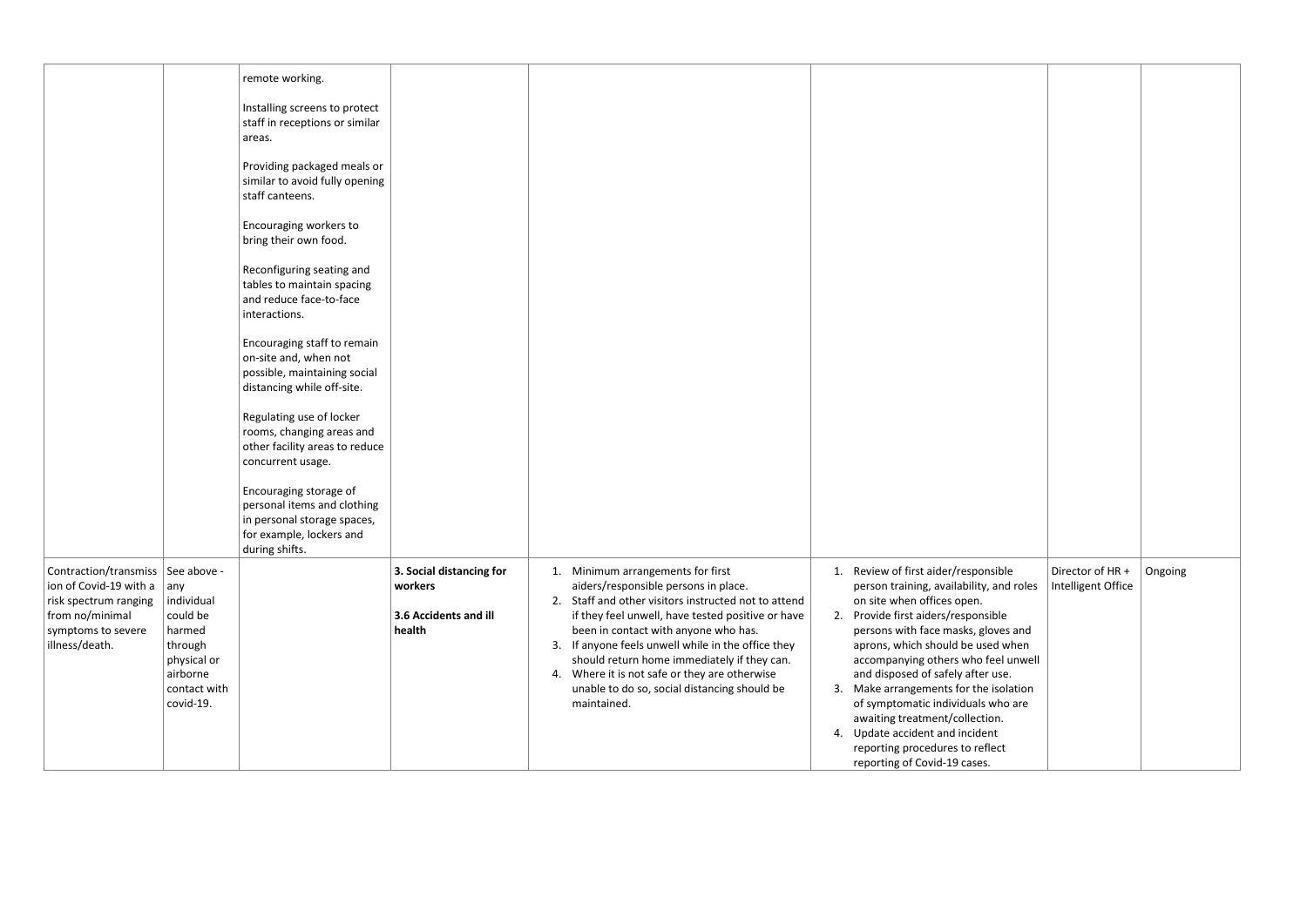| Contraction/transmiss   See above -<br>ion of Covid-19 with a $ $ any<br>risk spectrum ranging<br>from no/minimal<br>symptoms to severe<br>illness/death. | individual<br>could be<br>harmed<br>through<br>physical or<br>airborne<br>contact with<br>covid-19. | Reviewing your incident and<br>emergency procedures to<br>ensure they reflect the social<br>distancing principles as far as $ 3.7$ Critical incidents and<br>possible.                                                                                                                                                                                                                                                                                                                                                                                                                                                                                                                                                                                                                                                       | 3. Social distancing for<br>workers<br>emergency / evacuation<br>arrangements                         | 1. Continued testing/drills?                                                                                                                                                                                                                                                                                                                                                                                                                                                                                                                                                                                                                     | 2.<br>3 | Review of fire marshal/responsible<br>person training, availability and roles<br>on site.<br>Instruct all staff and visitors of the<br>priority of emergency procedures (and<br>disapplication of social distancing<br>arrangements as appropriate) until<br>social distancing can be safely<br>resumed.<br>Schedule fire drills as usual.<br>Conduct individual risk assessments<br>for those who are unable to evacuate<br>the building unaccompanied. | Chair of<br>Operations<br>Board +<br>Intelligent Office | Done.<br>Ongoing |
|-----------------------------------------------------------------------------------------------------------------------------------------------------------|-----------------------------------------------------------------------------------------------------|------------------------------------------------------------------------------------------------------------------------------------------------------------------------------------------------------------------------------------------------------------------------------------------------------------------------------------------------------------------------------------------------------------------------------------------------------------------------------------------------------------------------------------------------------------------------------------------------------------------------------------------------------------------------------------------------------------------------------------------------------------------------------------------------------------------------------|-------------------------------------------------------------------------------------------------------|--------------------------------------------------------------------------------------------------------------------------------------------------------------------------------------------------------------------------------------------------------------------------------------------------------------------------------------------------------------------------------------------------------------------------------------------------------------------------------------------------------------------------------------------------------------------------------------------------------------------------------------------------|---------|----------------------------------------------------------------------------------------------------------------------------------------------------------------------------------------------------------------------------------------------------------------------------------------------------------------------------------------------------------------------------------------------------------------------------------------------------------|---------------------------------------------------------|------------------|
|                                                                                                                                                           |                                                                                                     | Encouraging visits via remote<br>connection/working where<br>this is an option.<br>Limiting the number of<br>visitors at any one time.<br>Limiting visitor times to a<br>specific time window and<br>restricting access to required<br>visitors only.<br>Determining if schedules for<br>essential services and<br>contractor visits can be<br>revised to reduce interaction<br>and overlap between<br>people, for example,<br>carrying out services at<br>night.<br>Maintaining a record of all<br>visitors, if this is practical.<br>Encouraging visitors to use<br>hand sanitiser or<br>handwashing facilities as<br>they enter the premises.<br>Revising visitor<br>arrangements to ensure<br>social distancing and<br>hygiene, for example, where<br>someone physically signs in<br>with the same pen in<br>receptions. | 4. Managing clients,<br>visitors and contractors<br>4.1 Managing clients,<br>visitors and contractors | Encouraged remote contact with VWV<br>1.<br>wherever possible by<br>(a) ensuring that video and telephone<br>conferencing arrangements are stable and<br>appropriate, so the need for visits is minimised<br>(b) managing meetings where they are<br>necessary as above<br>(c) managing visitor access to ensure they use a<br>face mask at all times whilst on site (unless an<br>exception allowed in the Regulations applies)<br>and so that there are limited visitors on site at<br>any one time and contact with other people is<br>minimised<br>(d) restricting visitor access areas when they do<br>attend to that reasonably necessary. |         | Coordination of visits schedule<br>internally (by CG and LP) and with<br>landlords/other tenants in each office<br>to ensure social distancing and<br>minimise possible contact with others. Team<br>2. Maintaining a record of all visitors to<br>the offices (names/contact<br>details/date and time in/out) to assist<br>with test and trace procedures.                                                                                              | Managing<br>Partner / PA to<br>Senior<br>Management     | Ongoing          |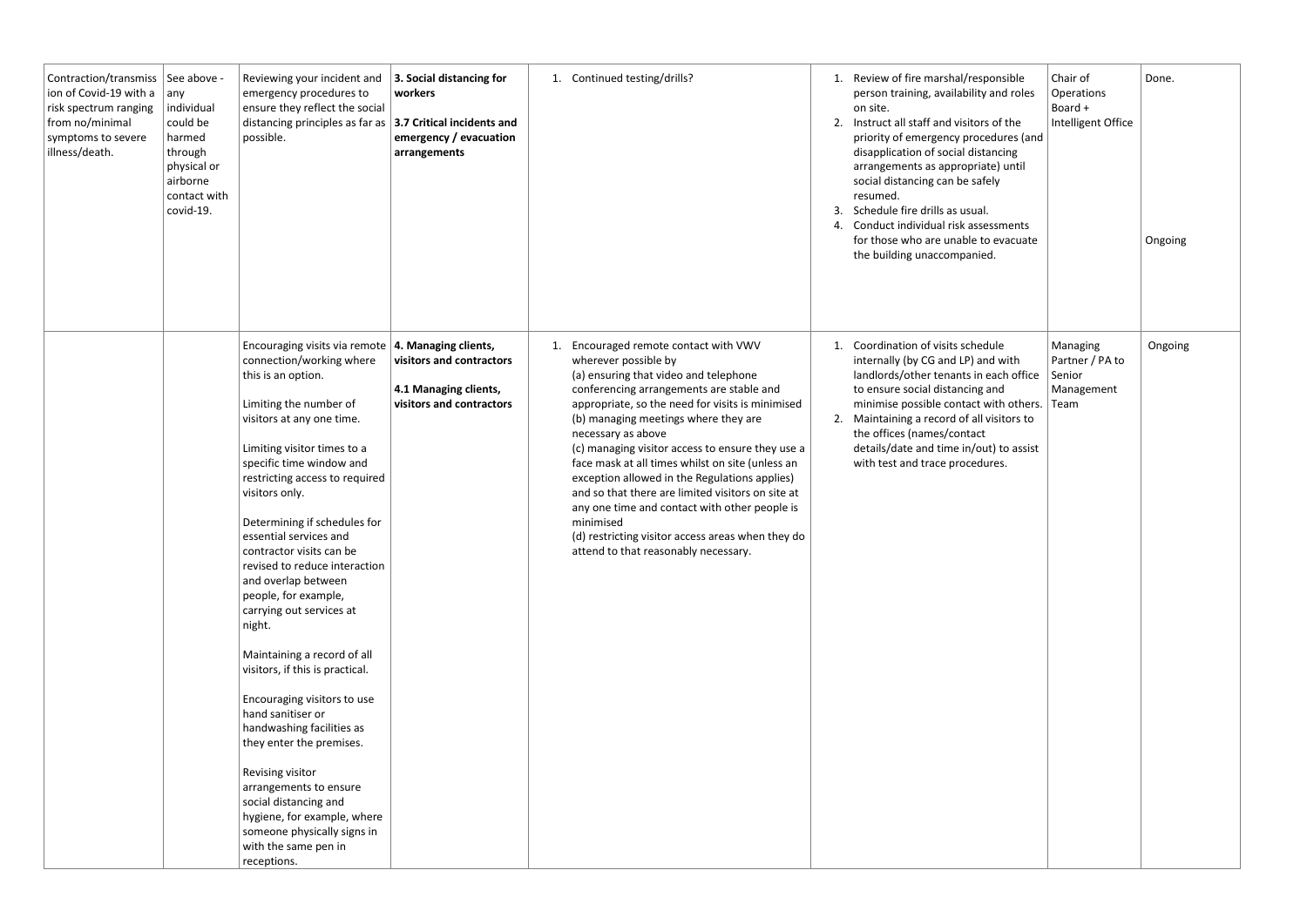| Providing clear guidance on<br>social distancing and hygiene<br>to people on arrival, for<br>example, signage or visual<br>aids and before arrival, for<br>example, by phone, on the<br>website or by email.<br>Consider the particular<br>needs of those with<br>protected characteristics,<br>such as those who are<br>hearing or visually impaired. | 4. Managing clients,<br>visitors and contractors<br>4.2 Providing and<br>explaining available<br>guidance | 1. Ensured that the firm provides clear and easily<br>accessible guidance in a variety of formats<br>about arrangements for the management of<br>Covid-19 on site, including details on the<br>website, a pre-visit briefing from a trained<br>representative of the firm and appropriate<br>hosts/signage on site. | Review of content of briefings for staff   Chair of<br>and visitors and ensure that the<br>particular needs of those with<br>protected characteristics, such as<br>those who are hearing or visually<br>impaired, are addressed.<br>2. Training of reception staff and hosts in   Intelligent Office   Ongoing<br>the firm's arrangements for the<br>management of visitors. | Ongoing<br>Operations<br>Board |
|--------------------------------------------------------------------------------------------------------------------------------------------------------------------------------------------------------------------------------------------------------------------------------------------------------------------------------------------------------|-----------------------------------------------------------------------------------------------------------|---------------------------------------------------------------------------------------------------------------------------------------------------------------------------------------------------------------------------------------------------------------------------------------------------------------------|------------------------------------------------------------------------------------------------------------------------------------------------------------------------------------------------------------------------------------------------------------------------------------------------------------------------------------------------------------------------------|--------------------------------|
| <b>Establishing host</b><br>responsibilities relating to<br>COVID-19 and providing any<br>necessary training for people<br>who act as hosts for visitors.                                                                                                                                                                                              |                                                                                                           |                                                                                                                                                                                                                                                                                                                     |                                                                                                                                                                                                                                                                                                                                                                              |                                |
| Reviewing entry and exit<br>routes for visitors and<br>contractors to minimise<br>contact with other people.                                                                                                                                                                                                                                           |                                                                                                           |                                                                                                                                                                                                                                                                                                                     |                                                                                                                                                                                                                                                                                                                                                                              |                                |
| Coordinating and working<br>collaboratively with<br>landlords and other tenants<br>in multi-tenant sites, for<br>example, shared working<br>spaces.                                                                                                                                                                                                    |                                                                                                           |                                                                                                                                                                                                                                                                                                                     |                                                                                                                                                                                                                                                                                                                                                                              |                                |
| Informing visitors that they<br>should be prepared to<br>remove face coverings if<br>asked to do so by police<br>officers and staff for the<br>purposes of identification.                                                                                                                                                                             |                                                                                                           |                                                                                                                                                                                                                                                                                                                     |                                                                                                                                                                                                                                                                                                                                                                              |                                |
| <b>Ensuring information</b><br>provided to visitors, such as<br>advice on the location or size<br>of queues, does not<br>compromise their safety.                                                                                                                                                                                                      |                                                                                                           |                                                                                                                                                                                                                                                                                                                     |                                                                                                                                                                                                                                                                                                                                                                              |                                |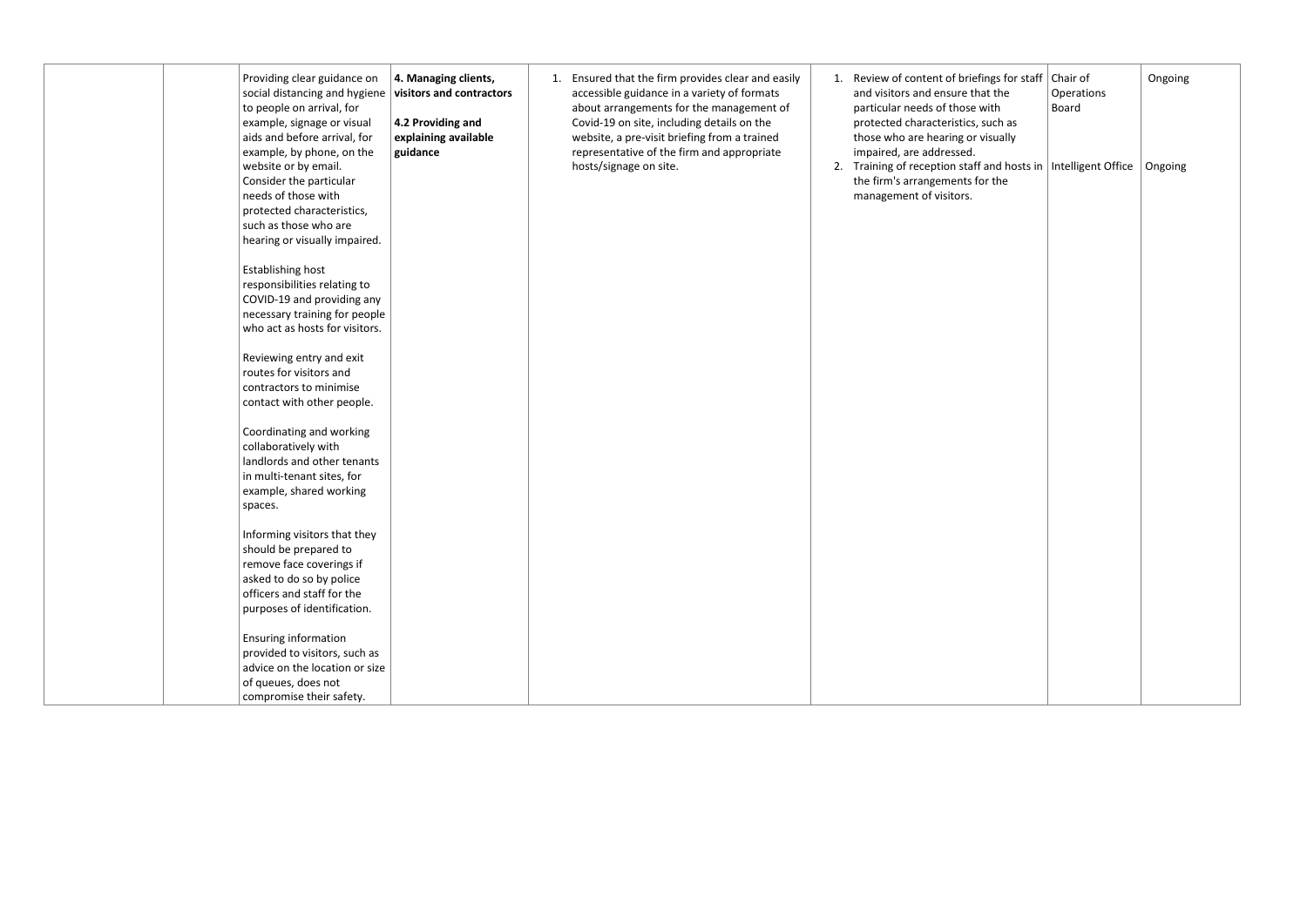| Checking whether you need<br>to service or adjust<br>ventilation systems, for<br>example, so that they do not<br>automatically reduce<br>ventilation levels due to<br>lower than normal<br>occupancy levels.<br>Most air conditioning<br>systems do not need<br>adjustment, however where<br>systems serve multiple<br>buildings or you are unsure,<br>advice can be sought from<br>your heating ventilation and<br>air conditioning (HVAC)<br>engineers or advisers. | 5. Premises management,<br>cleaning and waste<br>5.1 Before (wider) re-<br>opening  | Regular checks & testing of fire safety, fixed<br>1.<br>electrical systems and portable electric items,<br>water and lifts have been maintained<br>throughout the lockdown period.<br>Regular site inspection, servicing and<br>2.<br>maintenance has continued.<br>One way system throughout offices regularly<br>3.<br>reviewed and changed as recommended<br>Signage to encourage social distancing and<br>4.<br>effective hygiene.<br>Ongoing appraisal of equipment that can be<br>5.<br>removed or decommissioned. | 2.                   | Ventilation now confirmed as 100%<br>fresh in all offices (except Henleaze<br>where there is none)<br>Workstations, meeting rooms and<br>work areas reconfigured to facilitate<br>social distancing.                                                                                                     |
|-----------------------------------------------------------------------------------------------------------------------------------------------------------------------------------------------------------------------------------------------------------------------------------------------------------------------------------------------------------------------------------------------------------------------------------------------------------------------|-------------------------------------------------------------------------------------|--------------------------------------------------------------------------------------------------------------------------------------------------------------------------------------------------------------------------------------------------------------------------------------------------------------------------------------------------------------------------------------------------------------------------------------------------------------------------------------------------------------------------|----------------------|----------------------------------------------------------------------------------------------------------------------------------------------------------------------------------------------------------------------------------------------------------------------------------------------------------|
| Frequent cleaning of work<br>areas and equipment<br>between uses, using your<br>usual cleaning products.<br>Frequent cleaning of objects<br>and surfaces that are<br>touched regularly including<br>door handles and keyboards,<br>and making sure there are<br>adequate disposal<br>arrangements for cleaning<br>products.<br>Clearing workspaces and                                                                                                                | 5. Premises management,<br>cleaning and waste<br>5.2 Keeping the<br>workplace clean | Frequent cleaning/housekeeping of work<br>1.<br>areas/workstations/work equipment in use,<br>especially of objects and surfaces that are<br>touched regularly (including touchpads/door<br>handles/telephones and keyboards).<br>Regular stock control of cleaning materials,<br>disinfectant wipes and hand sanitisers, which<br>are provided to enable staff to use these<br>liberally.                                                                                                                                | $\mathbf{1}$ .<br>2. | Reminders to staff to clean and<br>sanitise individual workstations and<br>equipment before and after use, to<br>remove personal items and dispose of<br>any waste safely.<br>Deep cleaning after a known or<br>suspected case of COVID-19 in<br>accordance with the specific<br>guidance <sup>3</sup> . |
| removing waste and<br>belongings from the work<br>area at the end of a shift.<br>Limiting or restricting use of<br>high-touch items and<br>equipment, for example,<br>printers or whiteboards.<br>If you are cleaning after a<br>known or suspected case of<br>COVID-19 then you should<br>refer to the specific                                                                                                                                                      |                                                                                     |                                                                                                                                                                                                                                                                                                                                                                                                                                                                                                                          |                      |                                                                                                                                                                                                                                                                                                          |
| guidance.<br>Maintaining good ventilation                                                                                                                                                                                                                                                                                                                                                                                                                             |                                                                                     |                                                                                                                                                                                                                                                                                                                                                                                                                                                                                                                          |                      |                                                                                                                                                                                                                                                                                                          |

<sup>3</sup> <https://www.gov.uk/government/publications/covid-19-decontamination-in-non-healthcare-settings/covid-19-decontamination-in-non-healthcare-settings>

| as 100%<br>enleaze<br>ทร and<br>facilitate                      | Chair of<br>Operations<br><b>Board</b><br>Intelligent Office<br>Head of IT +<br>Intelligent Office<br>Intelligent Office | Done           |
|-----------------------------------------------------------------|--------------------------------------------------------------------------------------------------------------------------|----------------|
| and<br>ions and<br>r use, to<br>dispose of<br>n or<br>) in<br>C | Managing<br>Partner + Office<br>Partners<br>Managing<br>Partner +<br>Intelligent Office                                  | Ongoing        |
|                                                                 |                                                                                                                          | As/when needed |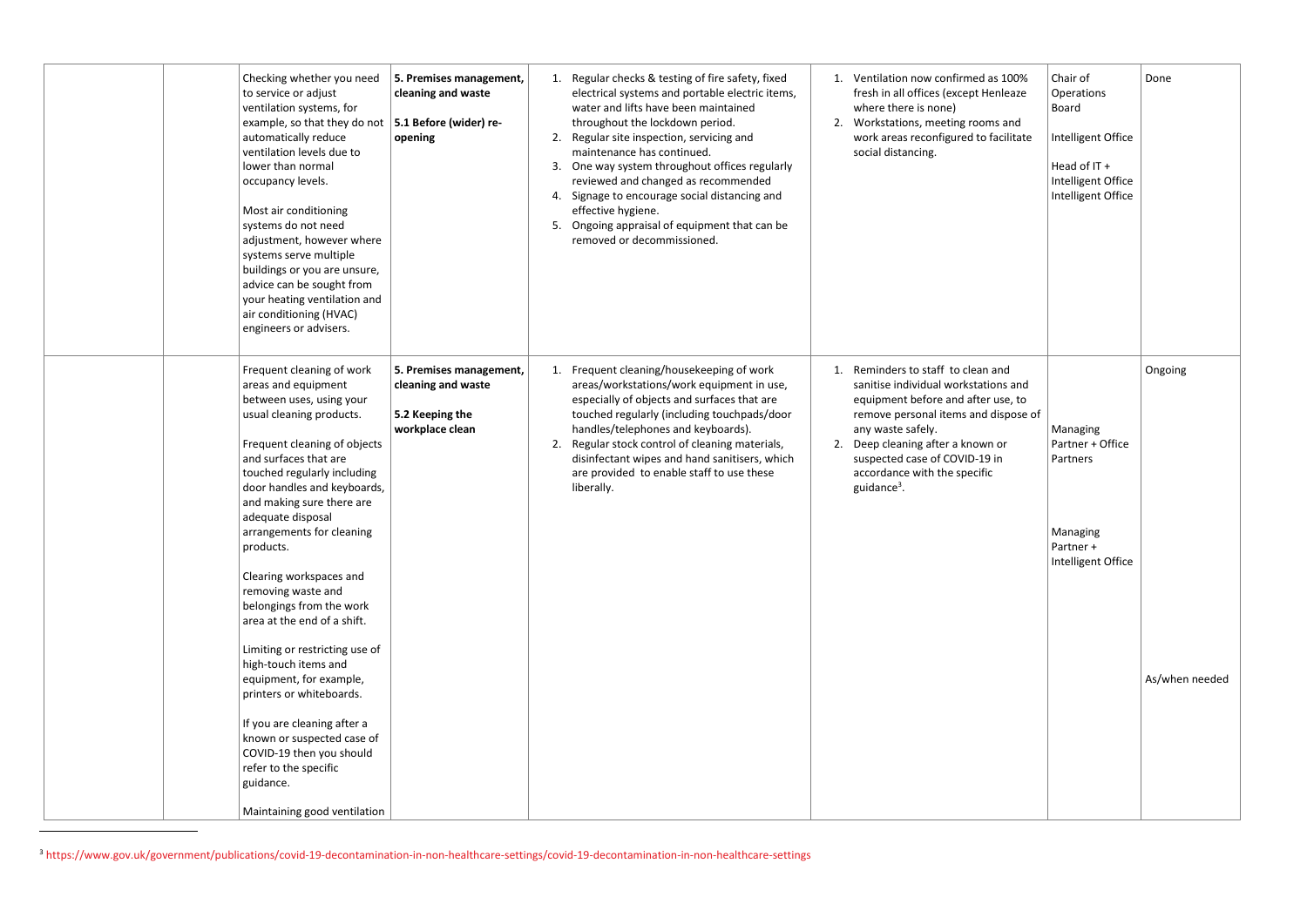|  | in the work environment.<br>For example, opening<br>windows and doors<br>frequently, where possible.                                                                                                                                                                                                                                                                                                                                                                                                                                                                                                                                                                                                                                                                                                                                                               |                                                                                                                    |                                                                                                                                                                                                                                                                      |                                                                                                                                                                                                                                                                                                                                                                 |                                                                                                                |
|--|--------------------------------------------------------------------------------------------------------------------------------------------------------------------------------------------------------------------------------------------------------------------------------------------------------------------------------------------------------------------------------------------------------------------------------------------------------------------------------------------------------------------------------------------------------------------------------------------------------------------------------------------------------------------------------------------------------------------------------------------------------------------------------------------------------------------------------------------------------------------|--------------------------------------------------------------------------------------------------------------------|----------------------------------------------------------------------------------------------------------------------------------------------------------------------------------------------------------------------------------------------------------------------|-----------------------------------------------------------------------------------------------------------------------------------------------------------------------------------------------------------------------------------------------------------------------------------------------------------------------------------------------------------------|----------------------------------------------------------------------------------------------------------------|
|  | Using signs and posters to<br>build awareness of good<br>handwashing technique, the<br>need to increase<br>handwashing frequency,<br>avoid touching your face and<br>to cough or sneeze into a<br>tissue which is binned safely,<br>or into your arm if a tissue is<br>not available.<br>Providing regular reminders<br>and signage to maintain<br>personal hygiene standards.<br>Providing hand sanitiser in<br>multiple locations in addition<br>to washrooms.<br>Setting clear use and<br>cleaning guidance for toilets<br>to ensure they are kept clean<br>and social distancing is<br>achieved as much as<br>possible.<br>Enhancing cleaning for busy<br>areas.<br>Providing hand drying<br>facilities - either paper<br>towels or electrical driers.<br>Keeping the facilities well<br>ventilated, for example by<br>fixing doors open where<br>appropriate. | 5. Premises management,<br>cleaning and waste<br>5.3 Hygiene:<br>handwashing, sanitation<br>facilities and toilets | 1. Decommissioned/restricted access to toilets<br>and sinks to facilitate social distancing.<br>2. Handwashing and drying facilities on each floor<br>of the offices.<br>3. Hand sanitising stations at all receptions/exits;<br>in meeting rooms and on each floor. | Signs and posters in place to build<br>awareness of good handwashing<br>technique, the need to increase<br>handwashing frequency, avoid<br>touching your face and to cough or<br>sneeze into a tissue which is binned<br>safely, or into your arm if a tissue is<br>not available.<br>2. Providing regular reminders to<br>maintain personal hygiene standards. | Intelligent Office<br>Ongoing<br>+ Chair of<br>Operations<br>Board<br>Managing<br>Partner + Office<br>Partners |
|  | Clearing workspaces and<br>removing waste and<br>belongings from the work<br>area at the end of a shift.<br>Providing more waste<br>facilities and more frequent<br>rubbish collection.                                                                                                                                                                                                                                                                                                                                                                                                                                                                                                                                                                                                                                                                            | 5. Premises management,<br>cleaning and waste<br>5.4 Waste management                                              | 1. Continued waste removal (and recycling where<br>appropriate) by cleaners/landlords                                                                                                                                                                                | 1. Reinstate waste services with<br>suppliers (including paper recycling).<br>2. Review waste disposal needs prior to<br>a wider staff return to work, to<br>include the number and type of bins<br>and arrangements for waste to be<br>taken to collection points.                                                                                             | Intelligent Office   Done                                                                                      |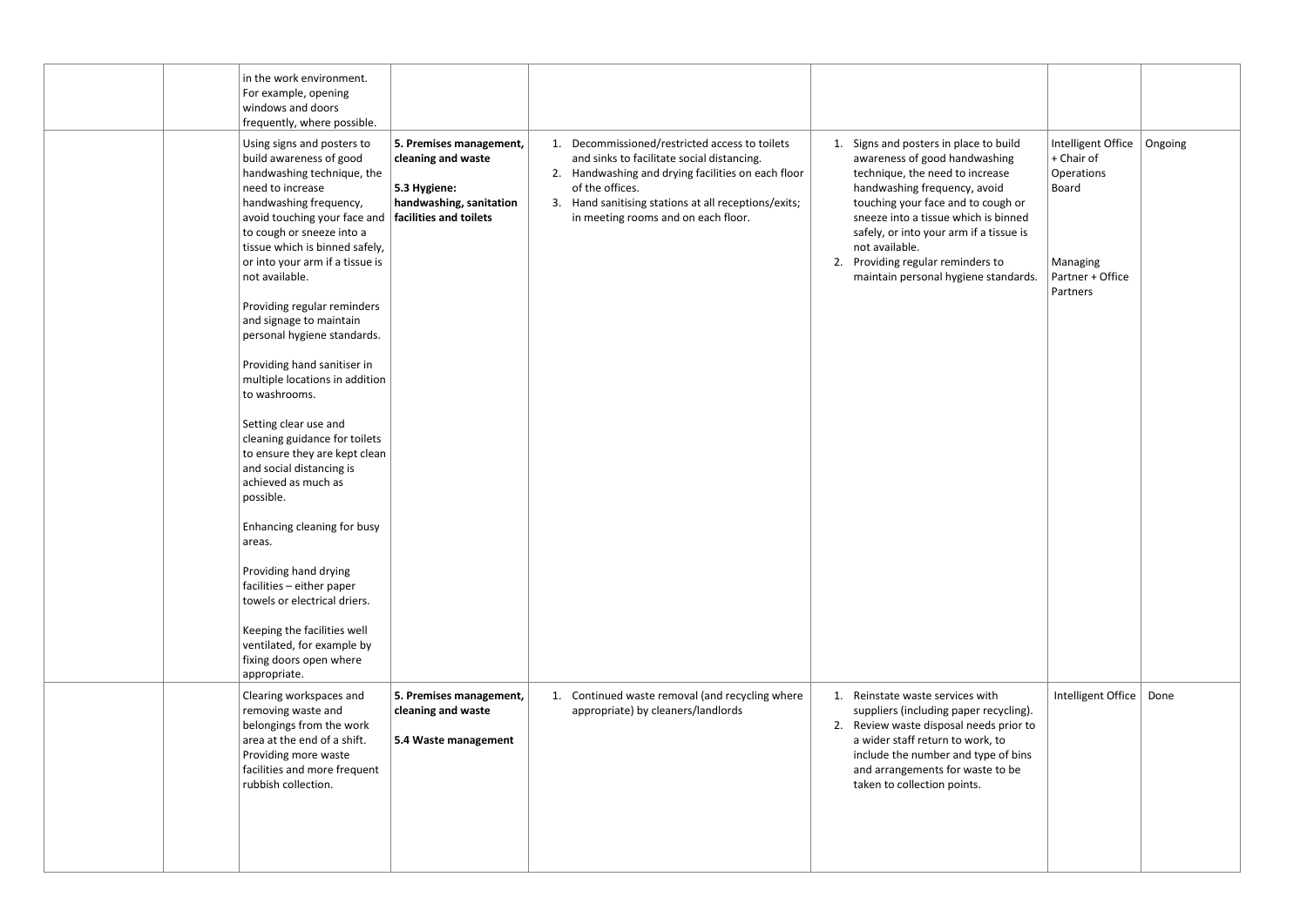|                                                                                                                                                                                                                                                                                                                                                                                                                                                                                                      | 5. Premises management,<br>cleaning and waste<br>5.5 Changing rooms and<br>showers | 1. Shower areas are not presently in use.                                                                                                                                                           | Review of cleaning arrangements<br>1.<br>(including frequency) for changing<br>rooms and showers.<br>Reconfigure showers/sinks etc. to<br>facilitate social distancing.<br>3. Staff to use VWV showers only and<br>clean showers/sinks/hairdryers etc.<br>before and after use. | Chair of<br>Operations<br><b>Board</b>                     | Ongoing |
|------------------------------------------------------------------------------------------------------------------------------------------------------------------------------------------------------------------------------------------------------------------------------------------------------------------------------------------------------------------------------------------------------------------------------------------------------------------------------------------------------|------------------------------------------------------------------------------------|-----------------------------------------------------------------------------------------------------------------------------------------------------------------------------------------------------|---------------------------------------------------------------------------------------------------------------------------------------------------------------------------------------------------------------------------------------------------------------------------------|------------------------------------------------------------|---------|
|                                                                                                                                                                                                                                                                                                                                                                                                                                                                                                      | 5. Premises management,<br>cleaning and waste<br>5.6 Kitchens and catering         | 1. Cessation of catering, provision of<br>refreshments save tea, coffee, milk, sugar and<br>water.<br>2. Restriction of the use of fridges to the storage f<br>own food in sealed containers.       | Review the shared use of<br>1.<br>kitchens/sinks/fridges/microwaves.                                                                                                                                                                                                            | Chair of<br>Operations<br>Board + Office<br>Partners       | Ongoing |
|                                                                                                                                                                                                                                                                                                                                                                                                                                                                                                      | 5. Premises management,<br>cleaning and waste<br>5.7 Car/bicycle parks             |                                                                                                                                                                                                     | 1. Specific cleaning arrangements to be<br>reviewed with LL<br>2. We require all third party suppliers<br>who attend site to carry out these<br>services to adhere to the Landlords<br>and our requirements e.g. use hand<br>sanitiser, follow one way systems etc.             | Intelligent Office<br>+ Operations<br><b>Board</b>         | Done    |
| Considering the security<br>implications of any changes<br>you intend to make to your<br>operations and practices in<br>response to COVID-19, as<br>any revisions may present<br>new or altered security risks<br>which may need mitigations.<br>For organisations who<br>conduct physical searches of<br>people, considering how to<br>ensure safety of those<br>conducting searches while<br>maintaining security<br>standards.<br>Following government<br>guidance on managing<br>security risks. | 5. Premises management,<br>cleaning and waste<br>5.8 Security                      | 1. Security implications of other changes in<br>response to COVID-19 have been considered<br>and discussed with the landlords.<br>2. Security staff now protected by a screen when<br>in reception. | Access passes: (a) ensure worker<br>access passes still valid; (b) delete<br>expired passes from system.<br>Office opening times kept under<br>-2.<br>constant review and office access<br>times adjusted accordingly                                                           | Intelligent Office<br>Senior Mgt Team<br>+ Office Partners | Ongoing |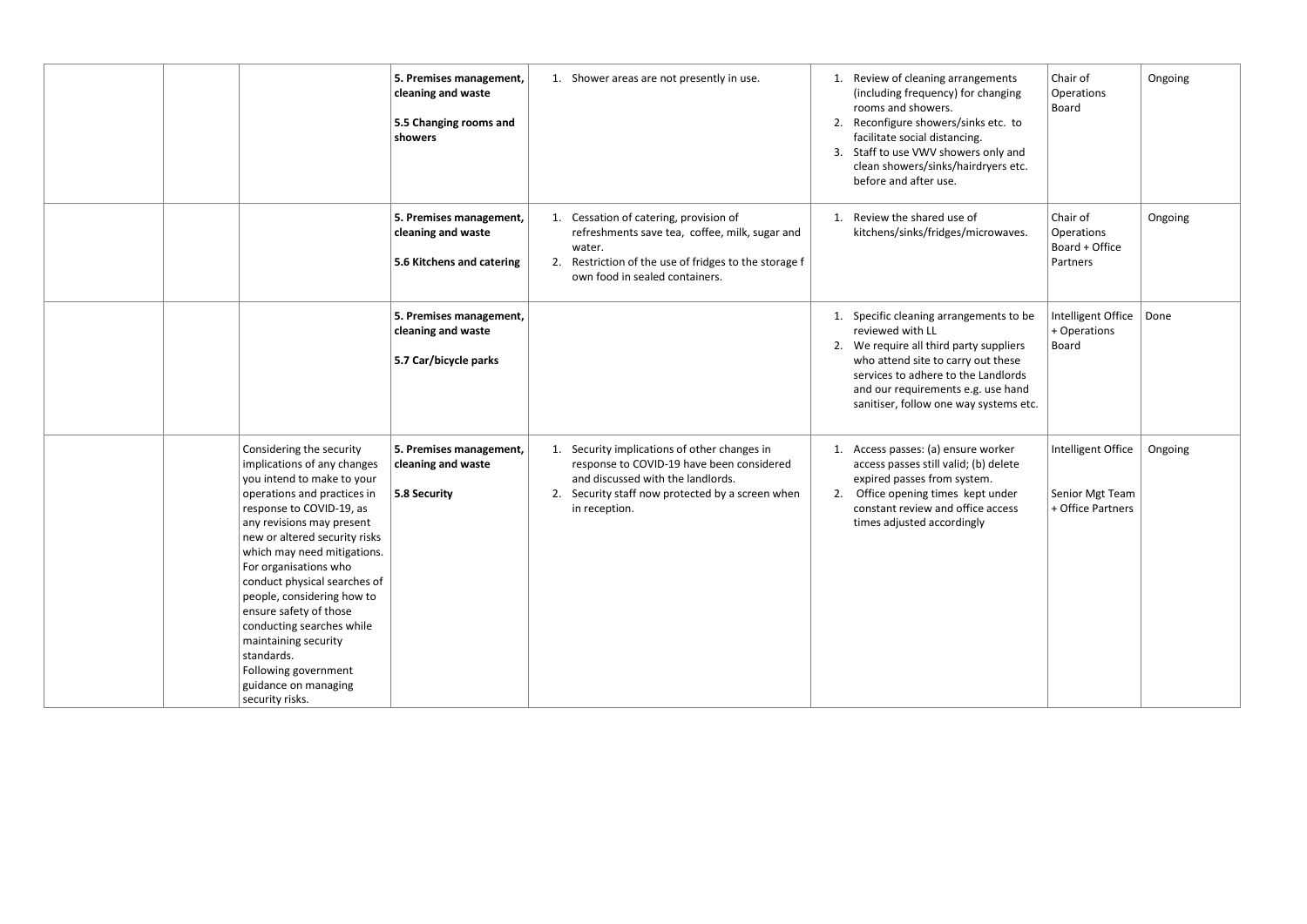| Cleaning procedures for<br>goods and merchandise<br>entering the site.<br>Cleaning procedures for<br>vehicles.<br>Introducing greater                                                                               | 5. Premises management,<br>cleaning and waste<br>5.9 Handling goods,<br>merchandise and other<br>materials              | 1. Deliveries - by post, courier, DX or by hand for<br>Bristol, Henleaze, London and Birmingham are<br>managed by IO staff in Bristol; for Watford by<br>IO staff there.<br>2. Deliveries to reception (to a specified delivery<br>point) only.<br>3. Where possible, items are scanned and shared<br>as required remotely. | Provision of gloves, local handwashing   Intelligent Office   Ongoing<br>facilities, antibacterial wipes and<br>sanitiser to staff who may handle<br>post, goods or other merchandise.<br>2. Provision of washing/toilet facilities or<br>sanitiser for people delivering goods<br>and merchandise.<br>Ban on non-business deliveries to | Intelligent Office<br>Intelligent Office |         |
|---------------------------------------------------------------------------------------------------------------------------------------------------------------------------------------------------------------------|-------------------------------------------------------------------------------------------------------------------------|-----------------------------------------------------------------------------------------------------------------------------------------------------------------------------------------------------------------------------------------------------------------------------------------------------------------------------|------------------------------------------------------------------------------------------------------------------------------------------------------------------------------------------------------------------------------------------------------------------------------------------------------------------------------------------|------------------------------------------|---------|
| handwashing and<br>handwashing facilities for<br>workers handling goods and<br>merchandise and providing<br>hand sanitiser where this is<br>not practical.<br>Regular cleaning of vehicles<br>that workers may take |                                                                                                                         | 4. Outgoing DX is disabled.                                                                                                                                                                                                                                                                                                 | offices.                                                                                                                                                                                                                                                                                                                                 | + Office Partners                        |         |
| home.<br>Restricting non-business<br>deliveries, for example,<br>personal deliveries to<br>workers.                                                                                                                 |                                                                                                                         |                                                                                                                                                                                                                                                                                                                             |                                                                                                                                                                                                                                                                                                                                          |                                          |         |
|                                                                                                                                                                                                                     | 6. Personal protective<br>equipment (PPE), work<br>equipment and face<br>coverings<br>6.1 PPE (including face<br>masks) |                                                                                                                                                                                                                                                                                                                             | 1. Review of PPE needs (face<br>masks/gloves/aprons) for workers at   Board<br>increased risk of contact with Covid-<br>19 e.g. first aiders & anyone involved<br>in the physical care or evacuation of<br>others from the office.                                                                                                       | Operations                               | Ongoing |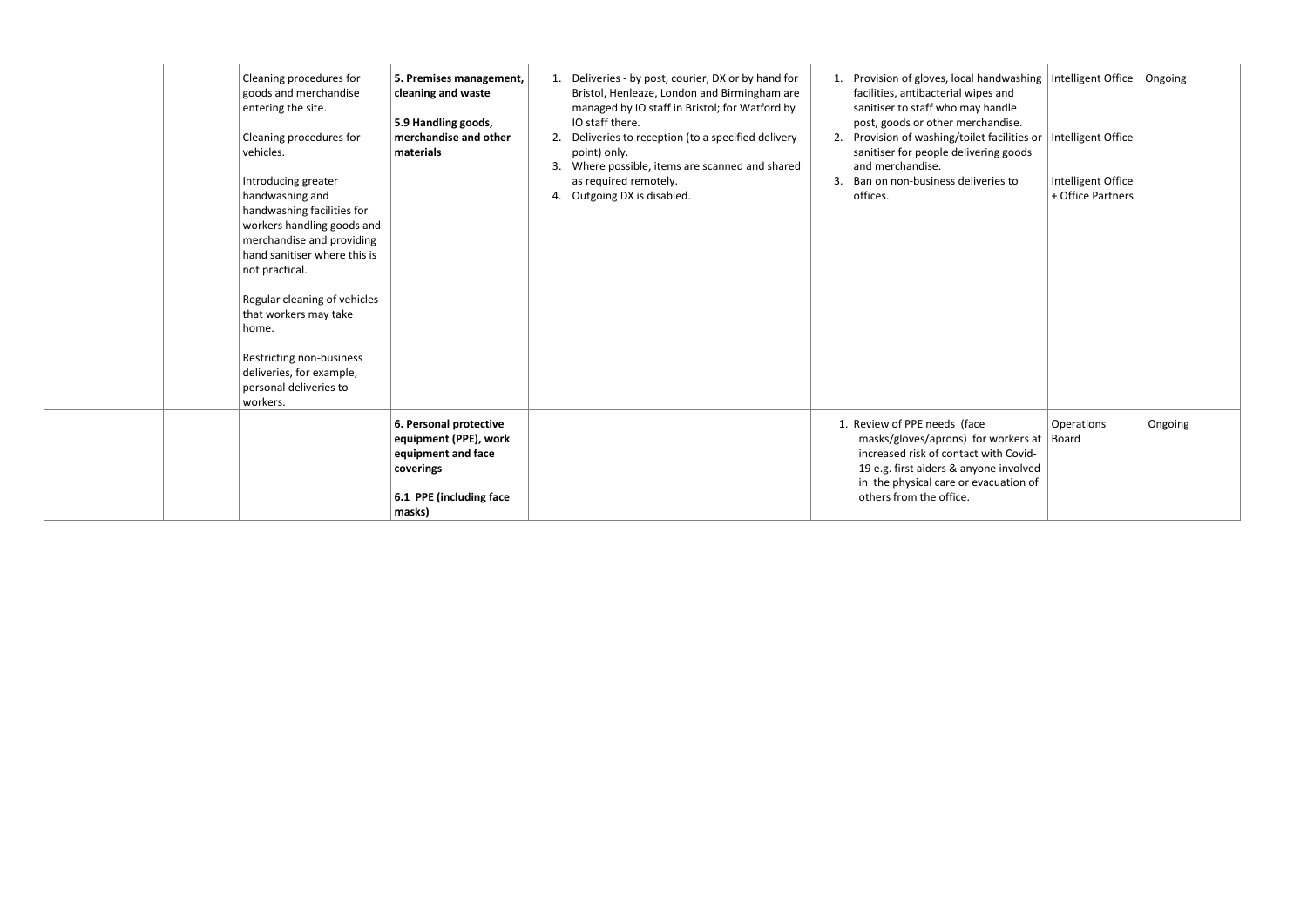| Employers should support<br>their workers in using face<br>coverings safely if they<br>choose to wear one. This<br>means telling workers: | 6. Personal protective<br>equipment (PPE), work<br>equipment and face<br>coverings | 1. Provision of hand sanitiser, antibacterial wipes,<br>gloves, tissues, and face coverings (where<br>required/requested).<br>2. The wearing of face coverings in the offices is<br>optional. | 1. |
|-------------------------------------------------------------------------------------------------------------------------------------------|------------------------------------------------------------------------------------|-----------------------------------------------------------------------------------------------------------------------------------------------------------------------------------------------|----|
| wash your hands thoroughly                                                                                                                | 6.2 Work equipment and<br>face coverings                                           | 3. Perspex screens now in place in all reception<br>areas                                                                                                                                     |    |
| with soap and water for 20                                                                                                                |                                                                                    |                                                                                                                                                                                               |    |
| seconds or use hand                                                                                                                       |                                                                                    |                                                                                                                                                                                               |    |
| sanitiser before putting a                                                                                                                |                                                                                    |                                                                                                                                                                                               |    |
| face covering on, and before                                                                                                              |                                                                                    |                                                                                                                                                                                               |    |
| and after removing it                                                                                                                     |                                                                                    |                                                                                                                                                                                               |    |
| when wearing a face                                                                                                                       |                                                                                    |                                                                                                                                                                                               |    |
| covering, avoid touching                                                                                                                  |                                                                                    |                                                                                                                                                                                               |    |
| your face or face covering, as                                                                                                            |                                                                                    |                                                                                                                                                                                               |    |
| you could contaminate them                                                                                                                |                                                                                    |                                                                                                                                                                                               |    |
| with germs from your hands                                                                                                                |                                                                                    |                                                                                                                                                                                               |    |
| change your face covering if                                                                                                              |                                                                                    |                                                                                                                                                                                               |    |
| it becomes damp or if you've                                                                                                              |                                                                                    |                                                                                                                                                                                               |    |
| touched it                                                                                                                                |                                                                                    |                                                                                                                                                                                               |    |
| continue to wash your hands                                                                                                               |                                                                                    |                                                                                                                                                                                               |    |
| regularly                                                                                                                                 |                                                                                    |                                                                                                                                                                                               |    |
| change and wash your face                                                                                                                 |                                                                                    |                                                                                                                                                                                               |    |
| covering daily                                                                                                                            |                                                                                    |                                                                                                                                                                                               |    |
| if the material is washable,                                                                                                              |                                                                                    |                                                                                                                                                                                               |    |
| wash in line with                                                                                                                         |                                                                                    |                                                                                                                                                                                               |    |
| manufacturer's instructions.                                                                                                              |                                                                                    |                                                                                                                                                                                               |    |
| If it's not washable, dispose                                                                                                             |                                                                                    |                                                                                                                                                                                               |    |
| of it carefully in your usual<br>waste                                                                                                    |                                                                                    |                                                                                                                                                                                               |    |
| practise social distancing                                                                                                                |                                                                                    |                                                                                                                                                                                               |    |
| wherever possible                                                                                                                         |                                                                                    |                                                                                                                                                                                               |    |
|                                                                                                                                           |                                                                                    |                                                                                                                                                                                               |    |

| 1. | Intelligent Office | $ $ Ongoing |
|----|--------------------|-------------|
|    |                    |             |
|    |                    |             |
|    |                    |             |
|    |                    |             |
|    |                    |             |
|    |                    |             |
|    |                    |             |
|    |                    |             |
|    |                    |             |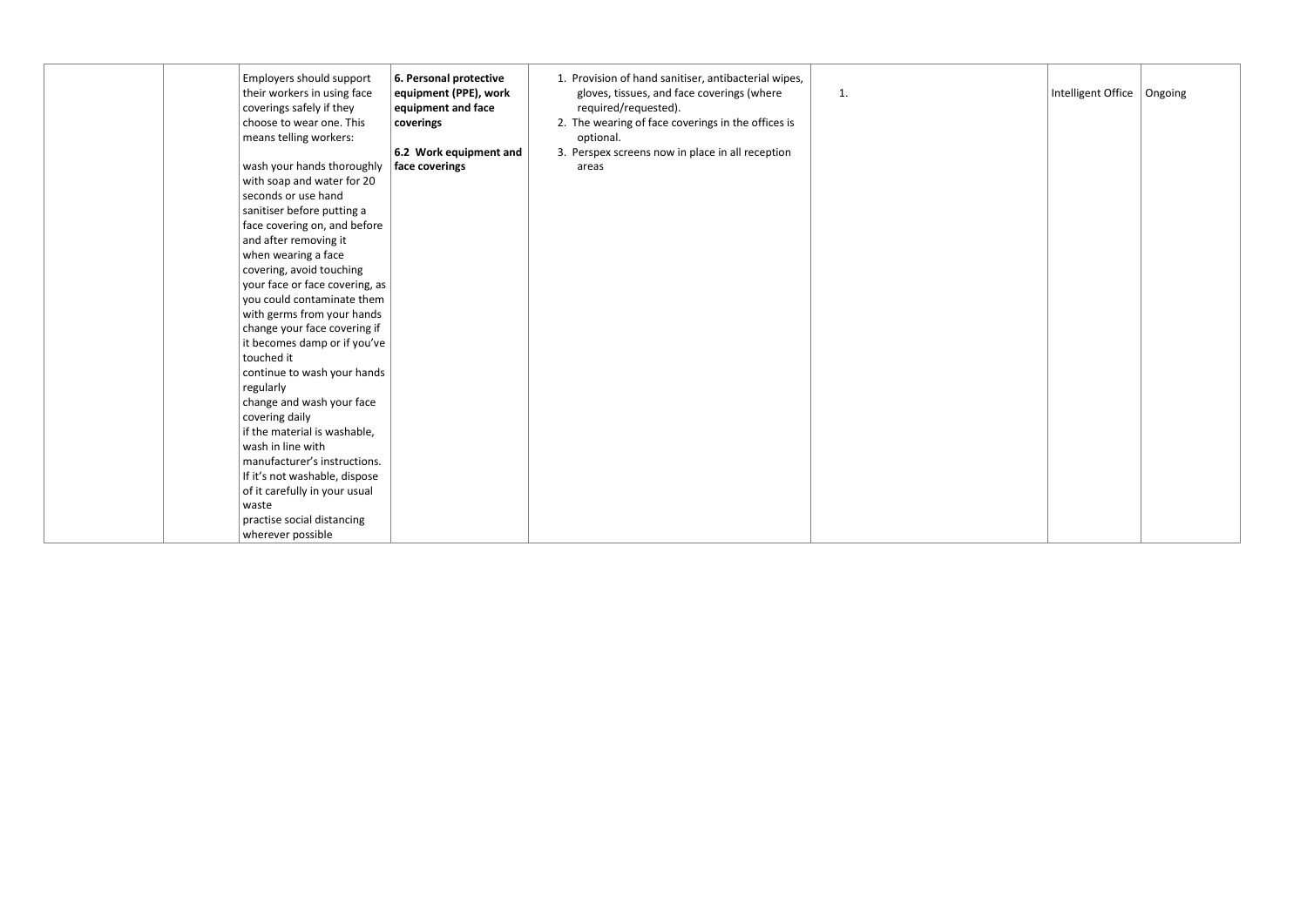| As far as possible, where<br>7. Workforce<br>staff are split into teams or<br>management<br>shift groups, fixing these<br>teams or shift groups so that $\vert$ 7.1 Shift patterns and<br>where contact is<br>working groups<br>unavoidable, this happens<br>between the same people.<br>Identifying areas where                        | 1. As far as possible, where staff are split into<br>teams, fixing these teams so that where<br>contact is unavoidable, this happens between<br>the same group of people.<br>2. LP keeping staff attendance register (by date).<br>Maintaining our electronic track and trace form<br>3.<br>for all staff and visitors. | Team leaders to manage attendance<br>and workstation allocation with<br>director oversight<br>Staff instructed to take all personal<br>items home and floor support<br>provided for example to collect items<br>such as stationery, files and IT and<br>leave them at designated collection<br>points. | <b>Team Leaders</b><br>Operations<br>Board + Senior<br>Management<br>Team | Ongoing<br>Ongoing |
|-----------------------------------------------------------------------------------------------------------------------------------------------------------------------------------------------------------------------------------------------------------------------------------------------------------------------------------------|-------------------------------------------------------------------------------------------------------------------------------------------------------------------------------------------------------------------------------------------------------------------------------------------------------------------------|--------------------------------------------------------------------------------------------------------------------------------------------------------------------------------------------------------------------------------------------------------------------------------------------------------|---------------------------------------------------------------------------|--------------------|
| people directly pass things to<br>each other, for example<br>office supplies, and finding<br>ways to remove direct<br>contact, such as using drop-<br>off points or transfer zones.                                                                                                                                                     |                                                                                                                                                                                                                                                                                                                         |                                                                                                                                                                                                                                                                                                        | Managing<br>Partner                                                       | Ongoing            |
| You should assist the Test<br>and Trace service by keeping<br>a temporary record of your<br>staff shift patterns for 21<br>days and assist NHS Test and<br>Trace with requests for that<br>data if needed. This could<br>help contain clusters or<br>outbreaks. Check what data<br>you need to collect and how<br>it should be managed. |                                                                                                                                                                                                                                                                                                                         |                                                                                                                                                                                                                                                                                                        |                                                                           |                    |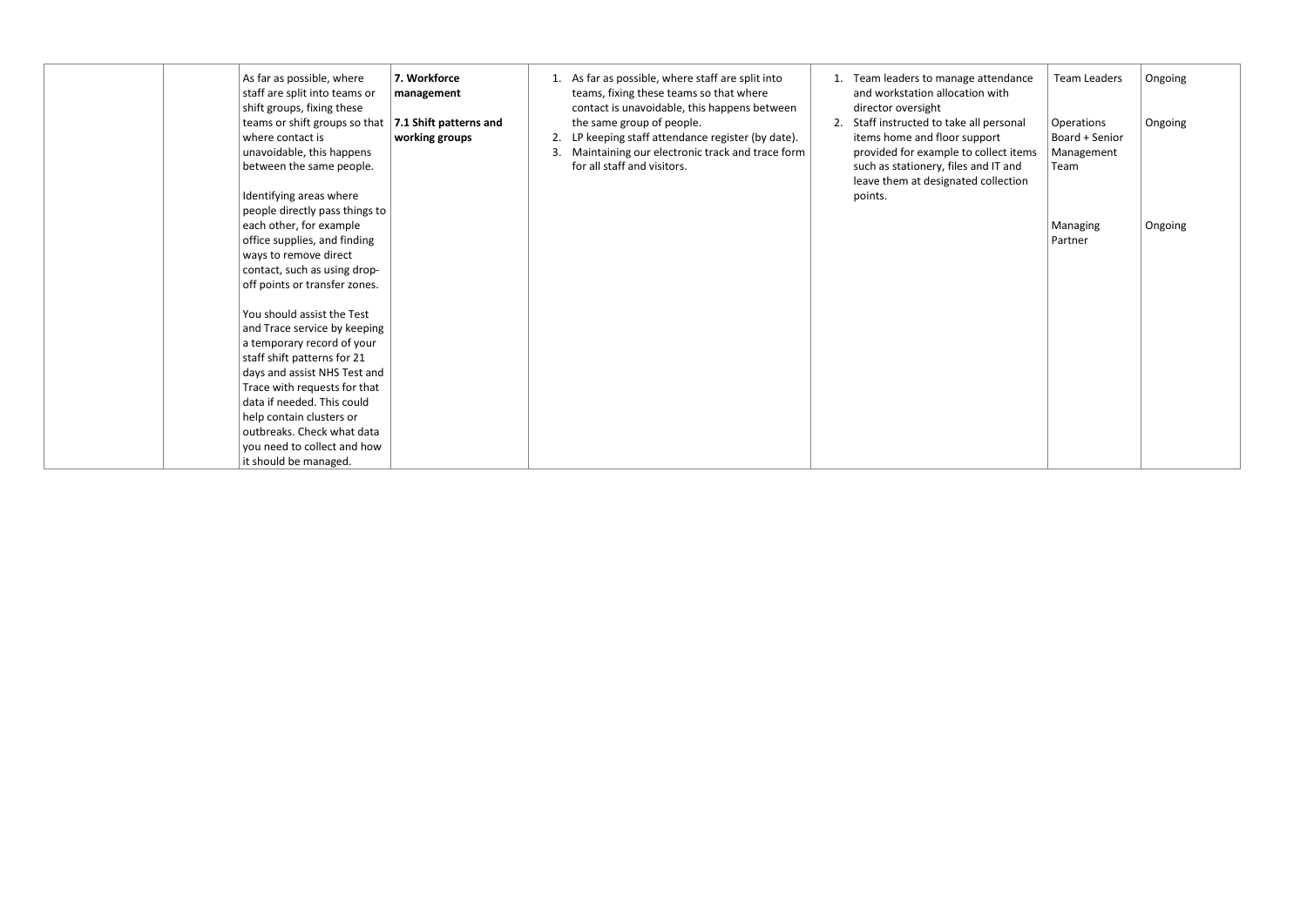|  | As part of your risk<br>assessment, you should<br>ensure you have an up to<br>date plan in case there is a<br>COVID-19 outbreak. This<br>plan should nominate a<br>single point of contact<br>(SPOC) where possible who<br>should lead on contacting<br>local Public Health teams.<br>If there is more than one<br>case of COVID-19 associated<br>with your workplace, you<br>should contact your local<br>PHE health protection team<br>to report the suspected<br>outbreak. Find your local<br>PHE health protection team.<br>If the local PHE health<br>protection team declares an<br>outbreak, you will be asked<br>to record details of<br>symptomatic staff and assist<br>with identifying contacts.<br>You should therefore ensure<br>all employment records are<br>up to date. You will be<br>provided with information<br>about the outbreak<br>management process, which<br>will help you to implement<br>control measures, assist with<br>communications to staff, and<br>reinforce prevention<br>messages. | 7. Workforce<br>1. Ensure all staff records are up to date.<br>management<br>7.2 Managing outbreaks<br>in the workplace | 1. Introduction of an action plan in case<br>of a Covid-19 outbreak with (a) an<br>appointed Single Point of Contact for<br>Covid-19 (SPOC); and (b) contact<br>details for each office's local PHE.<br>2. Ensure local PHE guidance is reviewed   Management<br>and followed (currently to report to<br>PHE if more than 1 case of Covid-19<br>associated with the workplace).<br>3. Establish a suitable system to record<br>signs/symptoms of Covid-19 for all<br>staff? | Management<br>Board<br>Board + Office<br>Partners<br>Director of HR | Done |
|--|-------------------------------------------------------------------------------------------------------------------------------------------------------------------------------------------------------------------------------------------------------------------------------------------------------------------------------------------------------------------------------------------------------------------------------------------------------------------------------------------------------------------------------------------------------------------------------------------------------------------------------------------------------------------------------------------------------------------------------------------------------------------------------------------------------------------------------------------------------------------------------------------------------------------------------------------------------------------------------------------------------------------------|-------------------------------------------------------------------------------------------------------------------------|-----------------------------------------------------------------------------------------------------------------------------------------------------------------------------------------------------------------------------------------------------------------------------------------------------------------------------------------------------------------------------------------------------------------------------------------------------------------------------|---------------------------------------------------------------------|------|
|  | Avoiding using public<br>transport, and aiming to<br>walk, cycle, or drive instead.<br>If using public transport is<br>necessary, wearing a face<br>covering is mandatory. Help<br>people walk, run, or cycle to<br>work where possible.<br>Limiting passengers in<br>corporate vehicles, for<br>example, work minibuses.<br>This could include leaving<br>seats empty.                                                                                                                                                                                                                                                                                                                                                                                                                                                                                                                                                                                                                                                 | 7. Workforce<br>See above<br>management<br>7.3 Travel to from/work                                                      |                                                                                                                                                                                                                                                                                                                                                                                                                                                                             |                                                                     |      |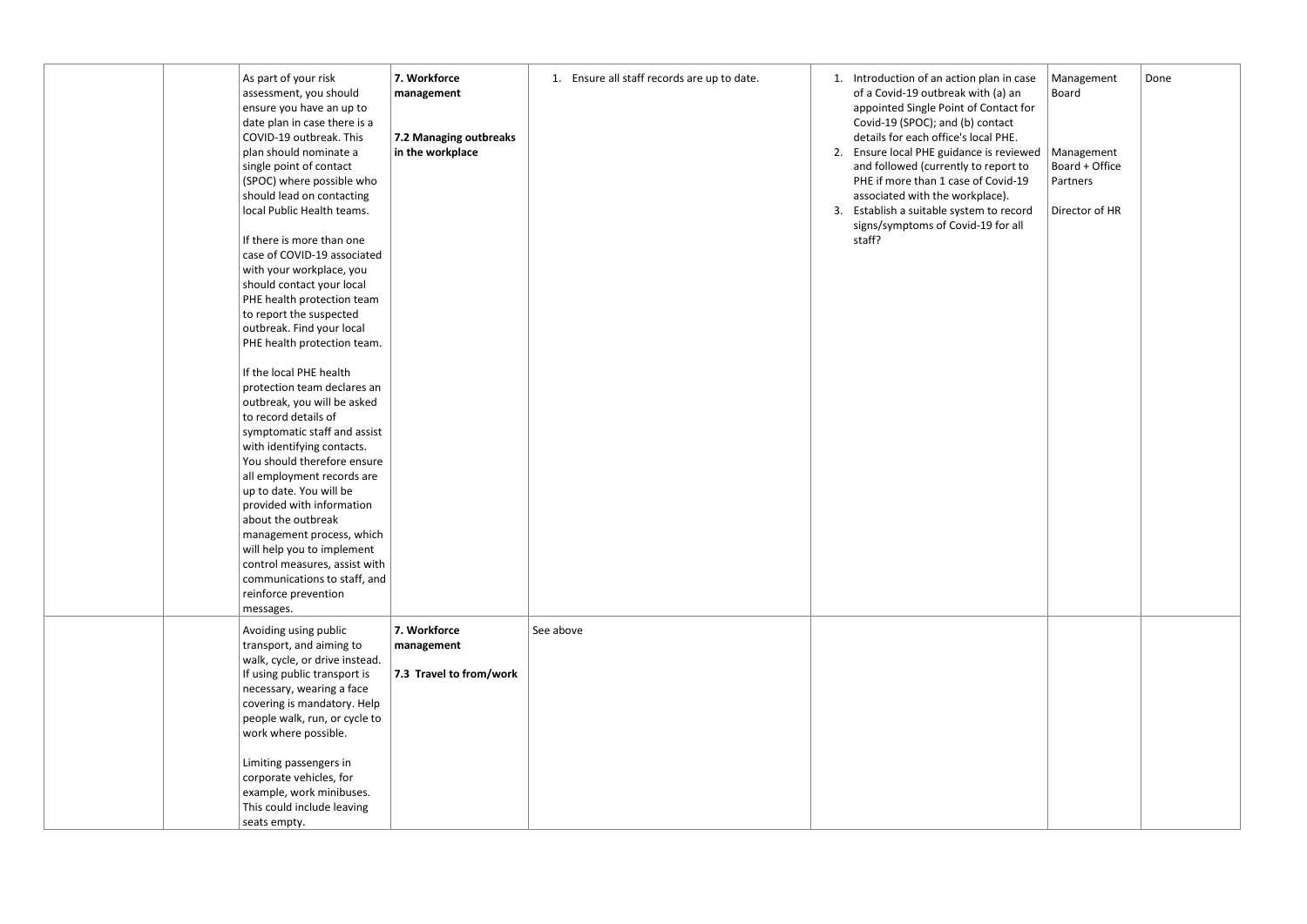| Avoiding using public<br>transport, and aiming to<br>walk, cycle, or drive instead.<br>If using public transport is<br>necessary, wearing a face<br>covering is mandatory.<br>Minimising the number of<br>people outside your<br>household, or support<br>bubble, travelling together in<br>any one vehicle, using fixed<br>travel partners, increasing<br>ventilation when possible<br>and avoiding sitting face-to-<br>face<br>Cleaning shared vehicles<br>between shifts or on<br>handover.<br>Where workers are required<br>to stay away from their<br>home, centrally logging the<br>stay and making sure any<br>overnight accommodation<br>meets social distancing<br>guidelines. | 7. Workforce<br>management<br>7.4 Work-related travel,<br>meals and<br>accommodation (to<br>include client / prospect /<br>intermediary off-site<br>visits / entertainment) | 1. All non-essential business travel prohibited.                                                                                                                                                                                                                                                             | Review travel policies/prior authority<br>1.<br>for such travel? Advice for business<br>travel?<br>Ensure destination locations are risk<br>2.<br>assessed before staff travel there.<br>Minimise the use of public transport<br>and where it is necessary, the use of<br>face coverings is mandatory.<br>Minimise the number of people<br>4.<br>outside the household or support<br>bubble, travelling together in any one<br>vehicle by using fixed travel partners,<br>increasing ventilation when possible<br>and avoiding sitting face-to-face.<br>Where workers are required to stay<br>5.<br>away from their home, centrally<br>logging the stay and meal<br>arrangements.<br>Reviewing approved hotels and<br>6.<br>suppliers for suitability making sure<br>any overnight accommodation meets<br>social distancing guidelines. |
|-----------------------------------------------------------------------------------------------------------------------------------------------------------------------------------------------------------------------------------------------------------------------------------------------------------------------------------------------------------------------------------------------------------------------------------------------------------------------------------------------------------------------------------------------------------------------------------------------------------------------------------------------------------------------------------------|-----------------------------------------------------------------------------------------------------------------------------------------------------------------------------|--------------------------------------------------------------------------------------------------------------------------------------------------------------------------------------------------------------------------------------------------------------------------------------------------------------|-----------------------------------------------------------------------------------------------------------------------------------------------------------------------------------------------------------------------------------------------------------------------------------------------------------------------------------------------------------------------------------------------------------------------------------------------------------------------------------------------------------------------------------------------------------------------------------------------------------------------------------------------------------------------------------------------------------------------------------------------------------------------------------------------------------------------------------------|
| Providing clear, consistent<br>and regular communication<br>to improve understanding<br>and consistency of ways of<br>working.<br>Engaging with workers<br>through existing<br>communication routes and<br>worker representatives to<br>explain and agree any<br>changes in working<br>arrangements.<br>Developing communication<br>and training materials for<br>workers prior to returning to<br>site, especially around new<br>procedures for arrival at<br>work. Ongoing engagement<br>with workers (including<br>through trades unions or<br>employee representative<br>groups) to monitor and<br>understand any unforeseen<br>impacts of changes to                               | 7. Workforce<br>management<br>7.6 Communications, and<br>training - return to the<br>office and ongoing                                                                     | Ongoing communications with staff about the<br>1.<br>arrangements in a variety of formats to achieve<br>maximum reach including the Managing<br>Partner newsletter, website content and<br>emails.<br>Front of house teams providing support and<br>2.<br>direction to staff (& visitors) attending offices. | 1. Communications and training about<br>return to office arrangements before<br>staff return and on an ongoing basis<br>thereafter.<br>Mini inductions for everyone on first<br>attending an office to confirm<br>arrangements.<br>3. Supervision of staff.                                                                                                                                                                                                                                                                                                                                                                                                                                                                                                                                                                             |

| authority<br>ousiness                                                                        | Operations<br><b>Board</b>                                         | Ongoing |
|----------------------------------------------------------------------------------------------|--------------------------------------------------------------------|---------|
| s are risk<br>there.<br>ransport<br>he use of                                                | Individual<br>responsibility<br>Individual<br>responsibility       |         |
| Ι.<br>ople<br>ipport<br>in any one<br>partners,<br>possible<br>-face.<br>d to stay<br>trally | Director of HR<br>Individual<br>responsibility +<br>Director of HR |         |
| and<br>ing sure<br>ion meets                                                                 | Intelligent Office<br>+ Review Travel                              | Ongoing |
| ng about<br>nts before<br>ing basis                                                          | Managing<br>Partner                                                | Ongoing |
| e on first<br>m                                                                              | Intelligent Office<br>+ Director of HR                             |         |
|                                                                                              | <b>Team Leaders</b>                                                |         |
|                                                                                              |                                                                    |         |
|                                                                                              |                                                                    |         |
|                                                                                              |                                                                    |         |
|                                                                                              |                                                                    |         |
|                                                                                              |                                                                    |         |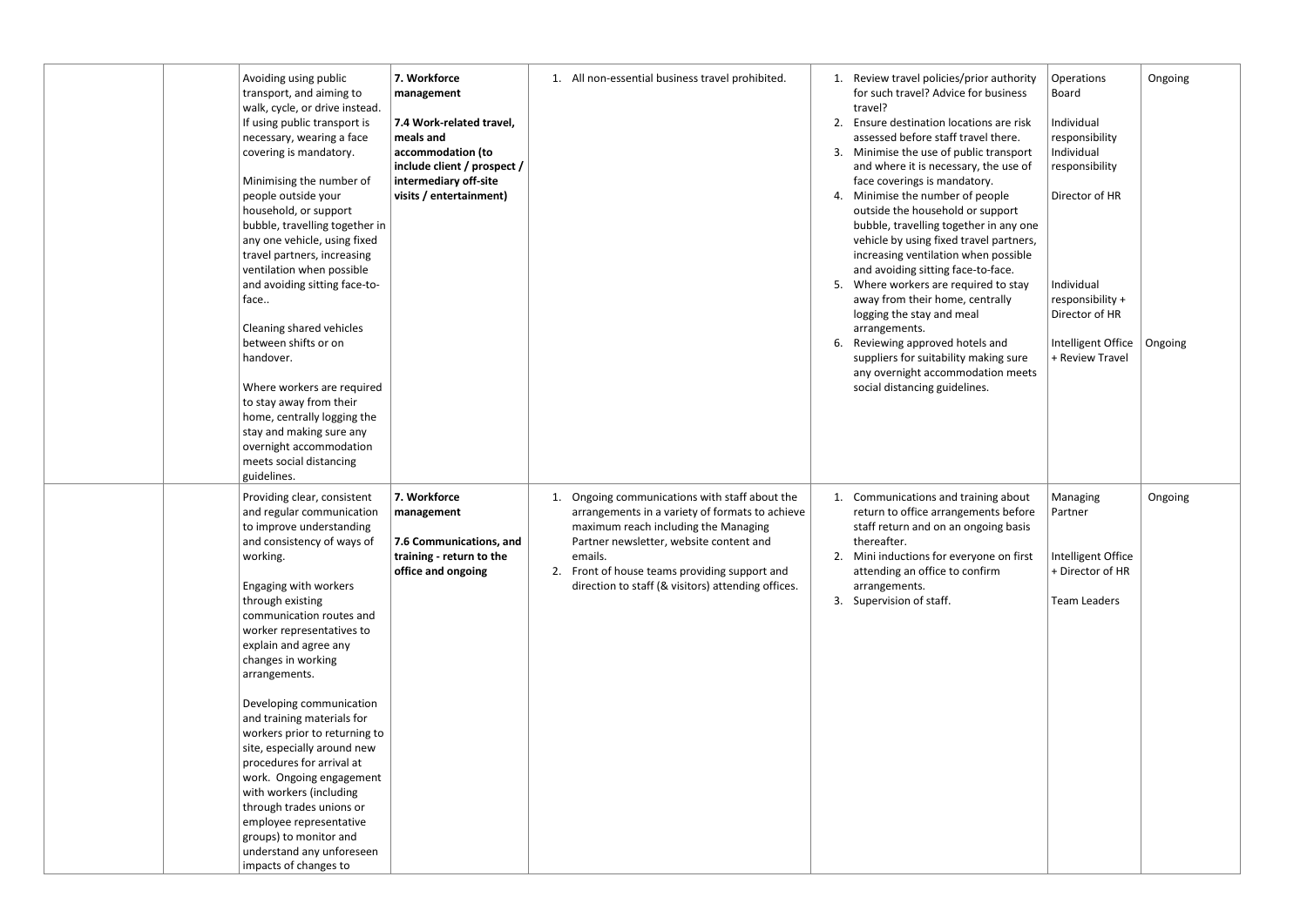| working environments.          |                                                     |                     |         |
|--------------------------------|-----------------------------------------------------|---------------------|---------|
| Awareness and focus on the     |                                                     |                     |         |
| importance of mental health    |                                                     |                     |         |
| at times of uncertainty. The   |                                                     |                     |         |
| government has published       |                                                     |                     |         |
| guidance on the mental         |                                                     |                     |         |
| health and wellbeing aspects   |                                                     |                     |         |
| of coronavirus (COVID-19).     |                                                     |                     |         |
|                                |                                                     |                     |         |
| Using simple, clear            |                                                     |                     |         |
| messaging to explain           |                                                     |                     |         |
| guidelines using images and    |                                                     |                     |         |
| clear language, with           |                                                     |                     |         |
| consideration of groups for    |                                                     |                     |         |
| which English may not be       |                                                     |                     |         |
| their first language and       |                                                     |                     |         |
| those with protected           |                                                     |                     |         |
| characteristics such as visual |                                                     |                     |         |
| impairments.                   |                                                     |                     |         |
|                                |                                                     |                     |         |
| Using visual                   |                                                     |                     |         |
| communications, for            |                                                     |                     |         |
| example whiteboards or         |                                                     |                     |         |
| signage, to explain changes    |                                                     |                     |         |
| to schedules or breakdowns     |                                                     |                     |         |
| without the need for face-to-  |                                                     |                     |         |
| face communications.           |                                                     |                     |         |
|                                |                                                     |                     |         |
| Communicating approaches       |                                                     |                     |         |
| and operational procedures     |                                                     |                     |         |
| to suppliers, customers or     |                                                     |                     |         |
| trade bodies to help their     |                                                     |                     |         |
| adoption and to share          |                                                     |                     |         |
| experience.                    |                                                     |                     |         |
| 7. Workforce                   | 1. Ongoing review of the Form as it get             | Managing            | Ongoing |
| management                     | used by all staff who wish to return to $ $ Partner |                     |         |
|                                | an office.                                          |                     |         |
| 7.7 Terms and conditions       | 2. Review of privacy policy in relation to          | Head of Risk &      |         |
| and policy review              | Covid-19.                                           | Compliance          |         |
|                                | 3. Review of relevant staff policies to             | Director of HR      |         |
|                                | include: Health and                                 |                     |         |
|                                | Safety/emergency procedures and                     |                     |         |
|                                | Disciplinary Policy and appropriate                 |                     |         |
|                                | sanctions for breach of Covid-19                    |                     |         |
|                                | arrangements.                                       |                     |         |
|                                | 4. Review approach to (a) usual working             | Director of HR +    |         |
|                                | hours of staff, to enable flexible                  | <b>Team Leaders</b> |         |
|                                | travel arrangements to enable                       |                     |         |
|                                | workers to avoid congestion (b) on                  |                     |         |
|                                | the storage of personal items to                    |                     |         |
|                                | enable workers to keep items with                   |                     |         |
|                                | them and avoid shared storage areas.                |                     |         |
|                                |                                                     |                     |         |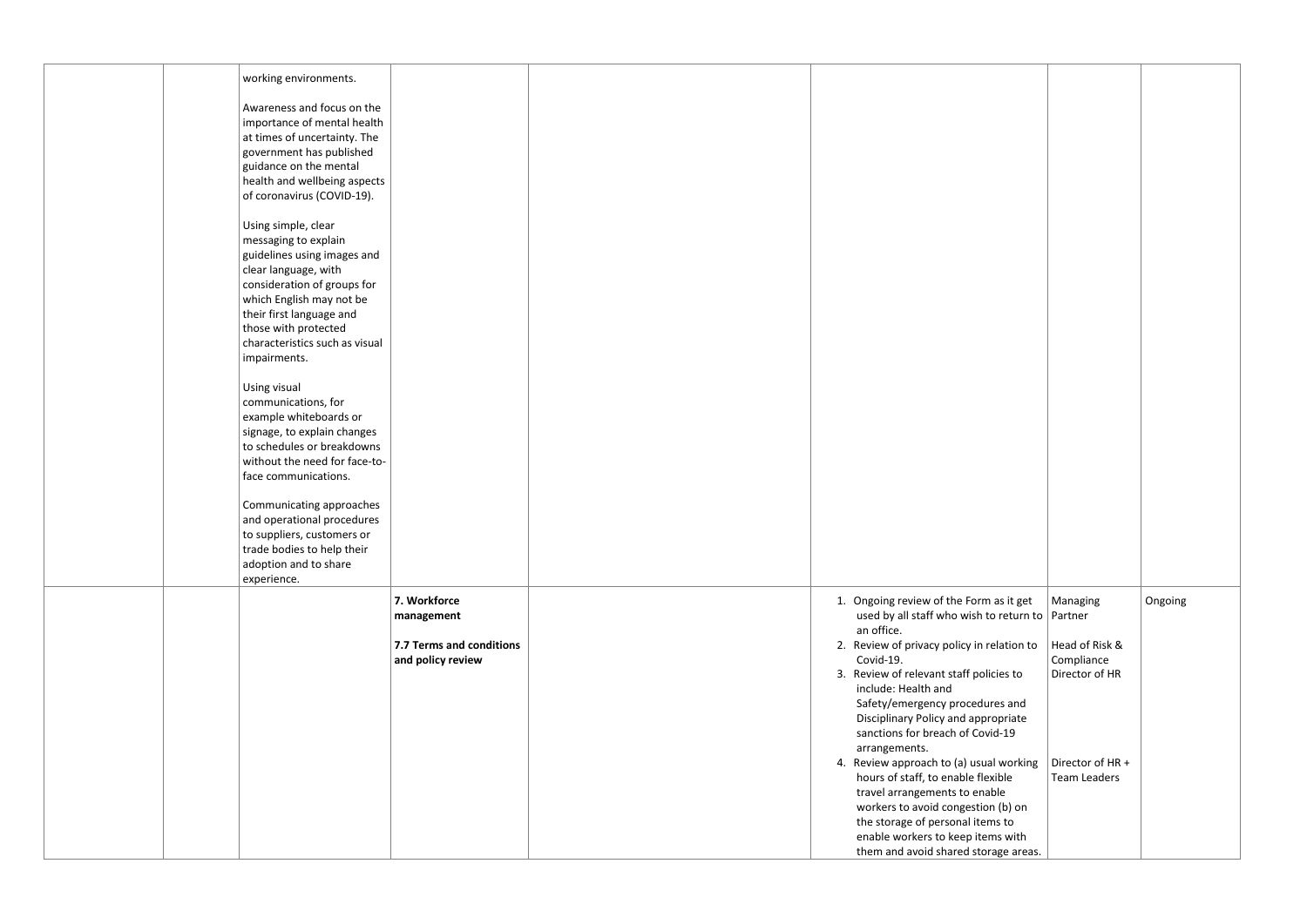|                               |                     |                                                      | 7. Workforce<br>management          | duplication |  |  |
|-------------------------------|---------------------|------------------------------------------------------|-------------------------------------|-------------|--|--|
|                               |                     |                                                      |                                     |             |  |  |
|                               |                     |                                                      | 7.8 Cover for key roles             |             |  |  |
|                               |                     |                                                      |                                     |             |  |  |
|                               |                     |                                                      |                                     |             |  |  |
|                               |                     |                                                      | 8. Inbound and outbound duplication |             |  |  |
| Post and delivery<br>handling | Docucentre<br>staff | Revising pick-up and drop-<br>off collection points, | goods                               |             |  |  |
|                               |                     | procedures, signage and                              |                                     |             |  |  |
|                               |                     | markings.                                            |                                     |             |  |  |
|                               |                     |                                                      |                                     |             |  |  |
|                               |                     | Minimising unnecessary                               |                                     |             |  |  |
|                               |                     | contact at gatehouse                                 |                                     |             |  |  |
|                               |                     | security, yard and                                   |                                     |             |  |  |
|                               |                     | warehouse. For example,                              |                                     |             |  |  |
|                               |                     | non-contact deliveries where                         |                                     |             |  |  |
|                               |                     | the nature of the product                            |                                     |             |  |  |
|                               |                     | allows for use of electronic                         |                                     |             |  |  |
|                               |                     | pre-booking.                                         |                                     |             |  |  |
|                               |                     | Considering methods to                               |                                     |             |  |  |
|                               |                     | reduce frequency of                                  |                                     |             |  |  |
|                               |                     | deliveries, for example by                           |                                     |             |  |  |
|                               |                     | ordering larger quantities                           |                                     |             |  |  |
|                               |                     | less often.                                          |                                     |             |  |  |
|                               |                     |                                                      |                                     |             |  |  |
|                               |                     | Where possible and safe,                             |                                     |             |  |  |
|                               |                     | having single workers load or                        |                                     |             |  |  |
|                               |                     | unload vehicles.                                     |                                     |             |  |  |
|                               |                     | Where possible, using the                            |                                     |             |  |  |
|                               |                     | same pairs of people for                             |                                     |             |  |  |
|                               |                     | loads where more than one                            |                                     |             |  |  |
|                               |                     | is needed.                                           |                                     |             |  |  |
|                               |                     |                                                      |                                     |             |  |  |
|                               |                     | Enabling drivers to access                           |                                     |             |  |  |
|                               |                     | welfare facilities when                              |                                     |             |  |  |
|                               |                     | required, consistent with                            |                                     |             |  |  |
|                               |                     | other guidance.                                      |                                     |             |  |  |
|                               |                     | Encouraging drivers to stay                          |                                     |             |  |  |
|                               |                     | in their vehicles where this                         |                                     |             |  |  |
|                               |                     | does not compromise their                            |                                     |             |  |  |
|                               |                     | safety and existing safe                             |                                     |             |  |  |
|                               |                     | working practice, such as                            |                                     |             |  |  |
|                               |                     | preventing drive-aways.                              |                                     |             |  |  |
|                               |                     | Putting in place procedures                          |                                     |             |  |  |
|                               |                     | to minimise person-to-                               |                                     |             |  |  |
|                               |                     | person contact during<br>deliveries to other sites.  |                                     |             |  |  |
|                               |                     |                                                      |                                     |             |  |  |
|                               |                     | Maintaining consistent                               |                                     |             |  |  |
|                               |                     | pairing where 2-person                               |                                     |             |  |  |
|                               |                     | deliveries are required.                             |                                     |             |  |  |